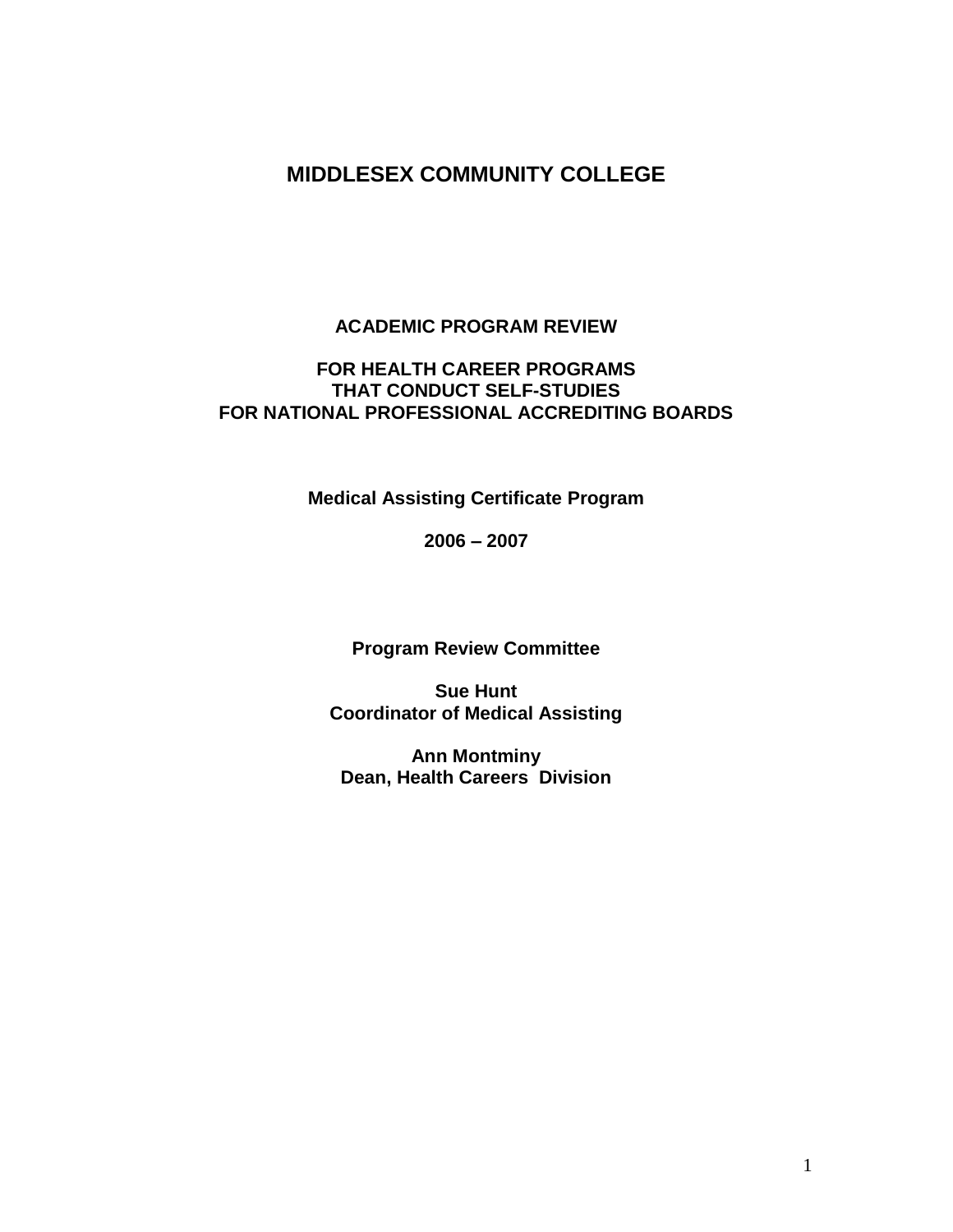## **MIDDLESEX COMMUNITY COLLEGE**

### **Academic Program Review**

### **FOR HEALTH CAREER PROGRAMS THAT CONDUCT SELF-STUDIES FOR NATIONAL PROFESSIONAL ACCREDITING BOARDS**

### **Table of Contents**

|            | Section I lntroduction                                          |
|------------|-----------------------------------------------------------------|
| Section II | <b>Mission and Goals</b>                                        |
|            | Section III Comparison of Similar Programs                      |
|            | Section IV Curriculum - Institutional Student Learning Outcomes |
| Section V  | <b>Program Evaluation Summary</b>                               |
|            | Section VI Report from Accrediting Board                        |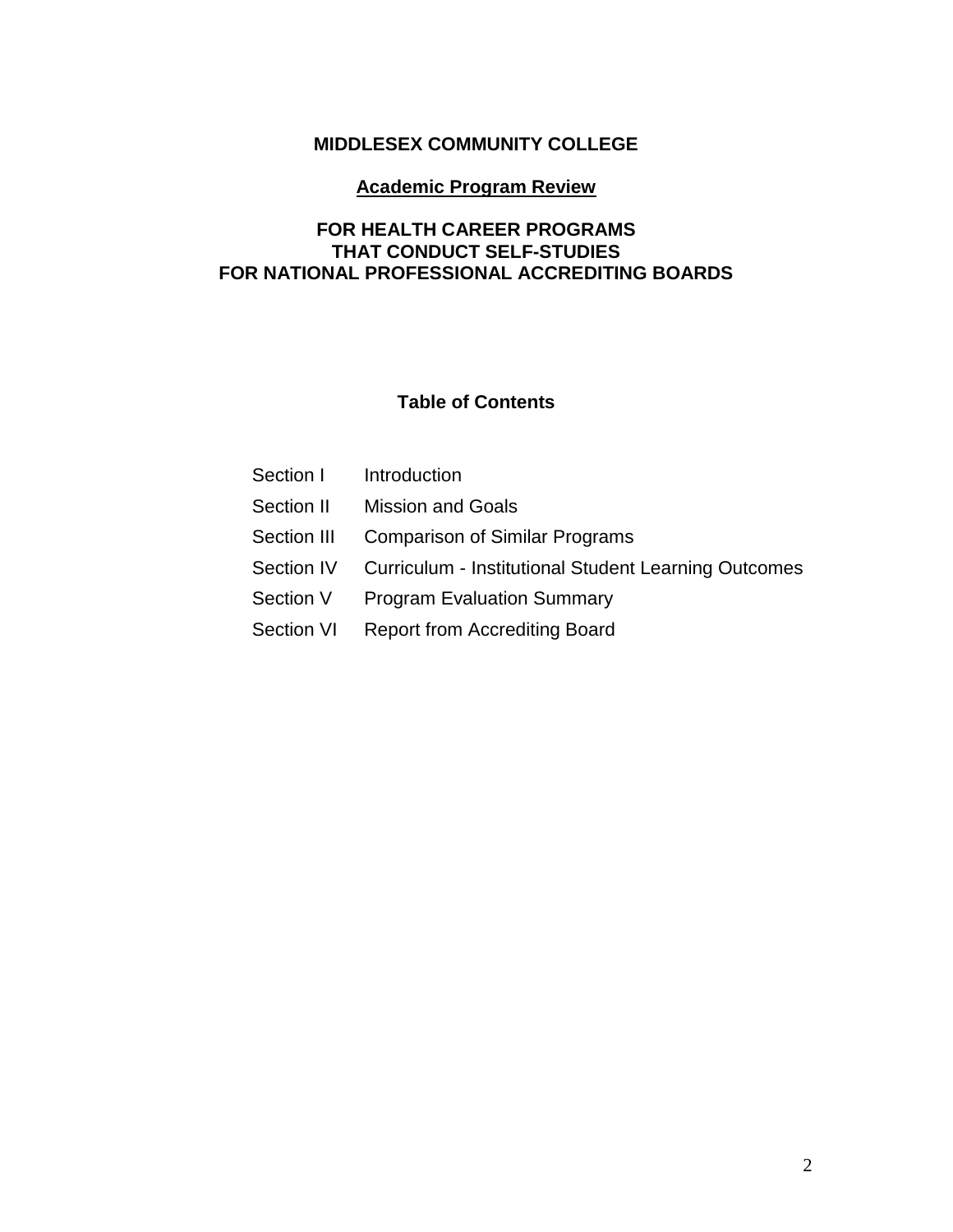### **Middlesex Community College**

### **Academic Program Review**

### **FOR HEALTH CAREER PROGRAMS THAT CONDUCT SELF-STUDIES FOR NATIONAL PROFESSIONAL ACCREDITING BOARDS**

Note: This program review is an addendum to the Program Self-Study Report that is required for National Accreditation. The report of the Accrediting Board is included in this addendum. The complete Program Self-Study Report is on file with the Dean of Health Careers, Ann Montminy.

### **Section I: Summary of Self-Study/Introduction to the Program Review**

The medical assisting program at Middlesex Community College provides preparation for medical office employment as a medical assistant. The certificate program is accredited by the Commission on Accreditation of Allied Health Education Programs. An accreditation visit was made in October 2006, and the program was awarded accreditation until 2016. The following recommendations were made to strengthen the program:

1. Appoint a student member to the Advisory Committee

2. Document that all students are receiving both administrative and clinical experiences in externship.

- 3. Document that the following entry-level competencies are being met in the curriculum
	- a. Identify and respond to issues of confidentiality
	- b. Perform routine maintenance of administrative and clinical equipment

4. Correct the address of CAAHEP (Commission on Accreditation of Allied Health Education Programs) in the next college catalog.

A report must be submitted by December 1, 2007 to show that these recommendations have been met.

After receiving the Certificate in Medical Assisting, graduates are qualified to take a national certification examination in medical assisting. The CMA examination is given by the American Association of Medical Assistants, and the RMA examination is given by the American Medical Technologists. Both credentials have equivalent recognition nationally. Since the AAMA is affiliated with CAAHEP, the examination taken by Middlesex graduates is the CMA examination.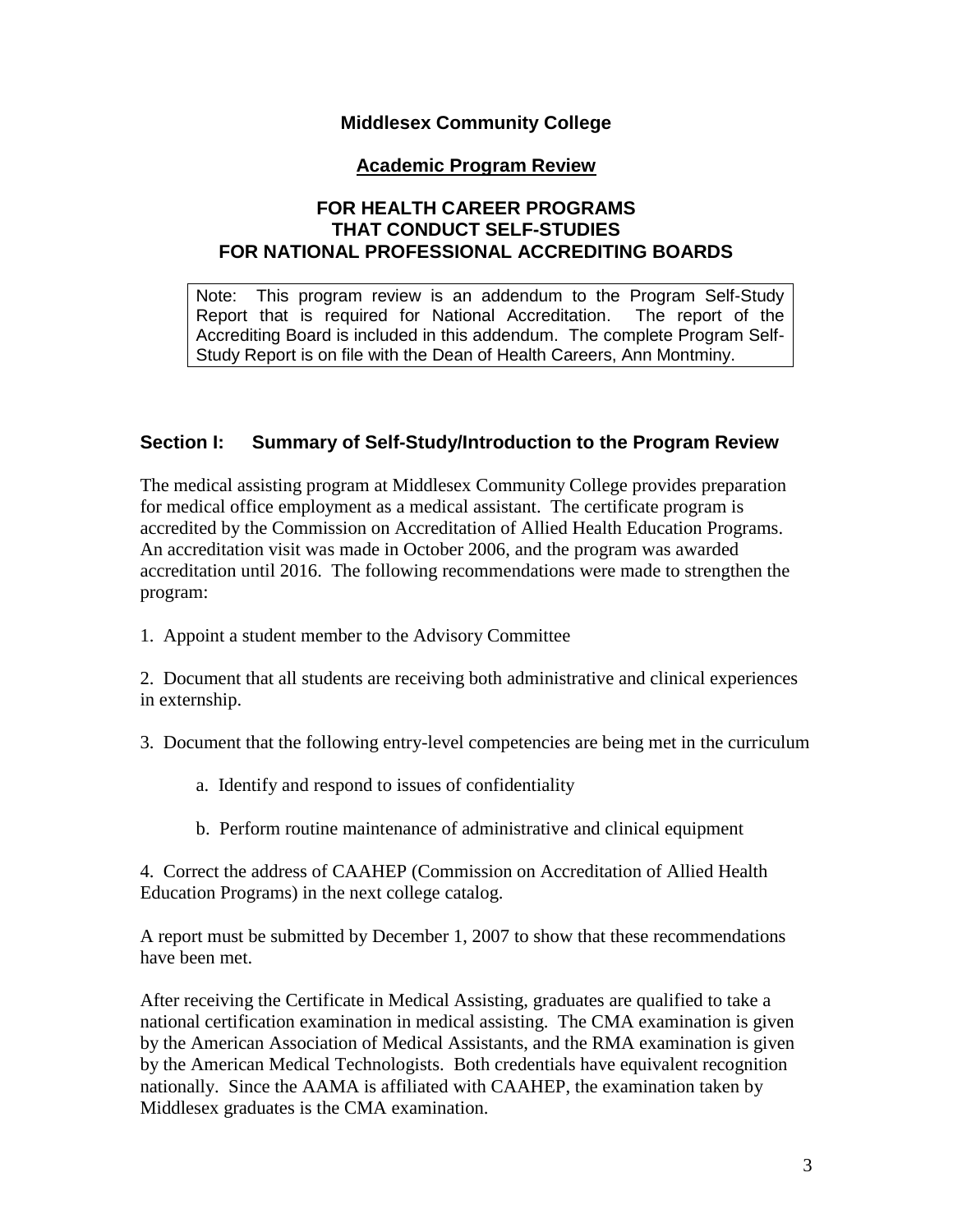In addition, after receiving the Certificate in Medical Assisting, students may continue their studies to receive an Associate in Science in Medical Assisting. Because of previous coursework, some students receive the certificate and AS degree in the same semester.

### **Section II: Mission and Goals**

State the mission/philosophy of the program. Please align the program's mission/philosophy and goals to the institutional mission and goals. Table format is encouraged.

| <b>Middlesex Community College Mission</b>                                                                                                                                                                                                                                                           | <b>Medical Assisting Program Statement of</b>                                                                                                                                                                                                                                                                                                                                                                                                                                                                                                                                                                                                                        |
|------------------------------------------------------------------------------------------------------------------------------------------------------------------------------------------------------------------------------------------------------------------------------------------------------|----------------------------------------------------------------------------------------------------------------------------------------------------------------------------------------------------------------------------------------------------------------------------------------------------------------------------------------------------------------------------------------------------------------------------------------------------------------------------------------------------------------------------------------------------------------------------------------------------------------------------------------------------------------------|
| <b>Statement</b>                                                                                                                                                                                                                                                                                     | Philosophy                                                                                                                                                                                                                                                                                                                                                                                                                                                                                                                                                                                                                                                           |
| Middlesex Community College is a<br>progressive and dynamic learning<br>community, committed to providing<br>educational programs and services that<br>support personal growth and economic<br>opportunity for its diverse student<br>population.                                                    | The medical assisting programs reflect the<br>mission of Middlesex Community College.<br>The faculty is committed to offering<br>educational opportunities to a diverse<br>student population and respects the<br>individuality of each student.                                                                                                                                                                                                                                                                                                                                                                                                                     |
| The College's state-of-the-art programs in<br>the liberal arts, basic skills, and more than<br>fifty career and technical fields respond to<br>student and community needs, providing a<br>strong foundation for college transfer,<br>employment, professional development and<br>lifelong learning. | We are committed to high academic<br>standards. Recognizing that people in our<br>society change occupations several times<br>during their life, we foster good work<br>habits, personal and academic growth, in<br>addition to building the specific skills<br>needed for the profession of medical<br>assisting. We view the education we<br>provide as one step in a process of lifelong<br>learning.                                                                                                                                                                                                                                                             |
| Dedicated to student success, the College<br>provides excellence in teaching, personal<br>attention, and extensive opportunities for<br>exploration and growth.                                                                                                                                      | We believe that learning is a process that<br>requires active involvement of the learner.<br>To master new material effectively both<br>teacher and learner must work together.<br>This collaboration fosters open<br>communication and shared responsibility<br>for learning. Recognizing that students<br>have different learning styles and are<br>influenced by different life experiences, we<br>believe that flexible planning and<br>implementation are vital to build necessary<br>medical assisting skills. Classroom<br>presentations combine visual, auditory and<br>tactile stimuli whenever possible so that<br>different kinds of learners can process |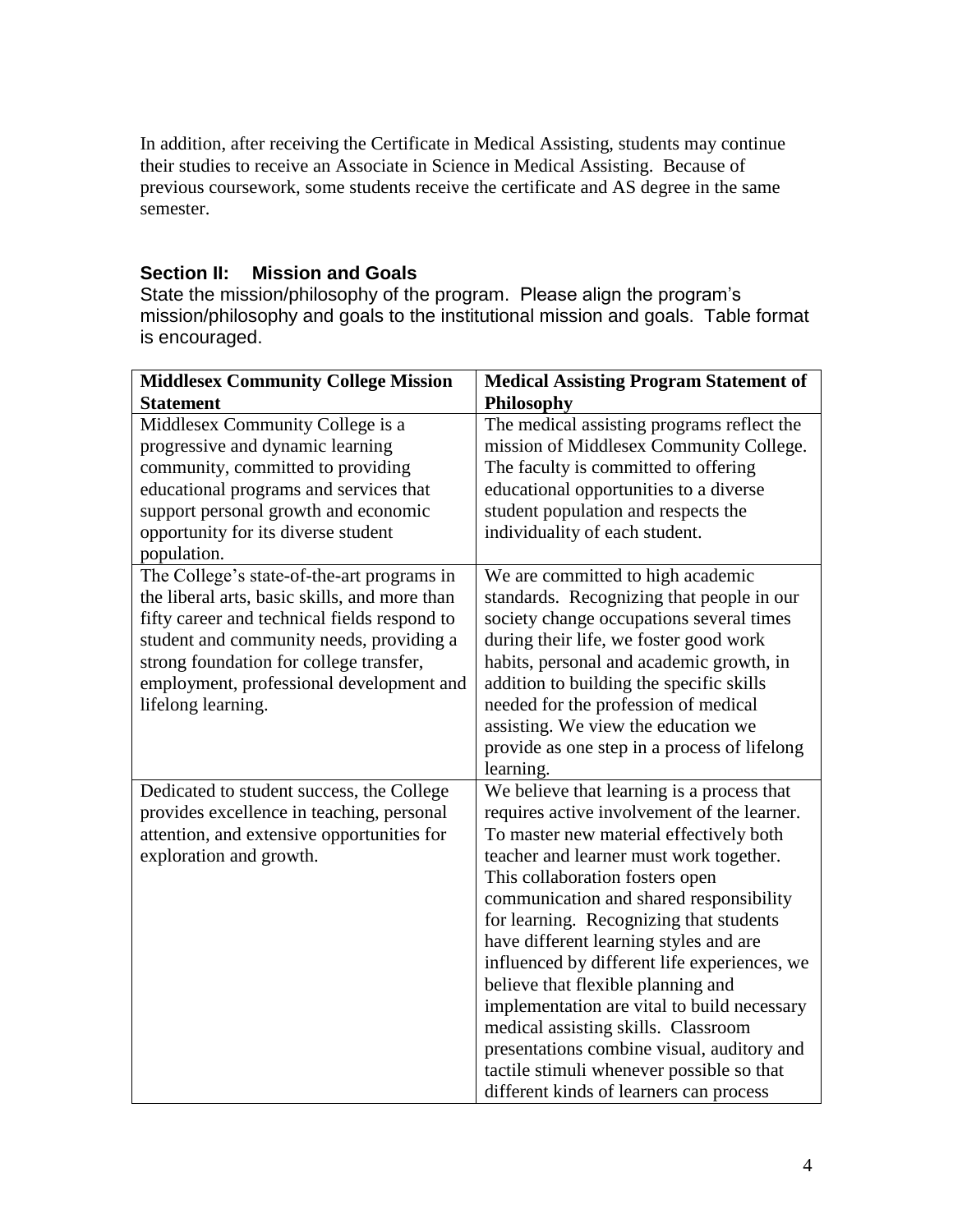|                                            | information effectively.                     |
|--------------------------------------------|----------------------------------------------|
| Closely linked to the fabric of the        | We believe that the medical assisting        |
| community, Middlesex's partnerships with   | program serves the local community.          |
| school, business and service organizations | Almost all of our students come from         |
| provide leadership in economic and         | Middlesex county and southern New            |
| community development and foster a         | Hampshire. The medical assisting program     |
| culture of civic engagement and responsive | requires all students to complete an         |
| workforce development.                     | externship in a physician's office or clinic |
|                                            | within our service area. The interaction     |
|                                            | between students and offices enriches the    |
|                                            | experience of students, the community, and   |
|                                            | the medical assisting program.               |
|                                            |                                              |
|                                            | We believe in maintaining high standards     |
|                                            | of professionalism for medical assistants.   |
|                                            | We encourage our graduates to take a         |
|                                            | certification examination and to join the    |
|                                            | <b>American Association of Medical</b>       |
|                                            | Assistants. We educate local physicians      |
|                                            | about the profession of medical assisting    |
|                                            | and the qualifications of certified medical  |
|                                            | assistants. We require professional          |
|                                            | behavior from students in class and during   |
|                                            | externships. We teach our students about     |
|                                            | the importance of continuing education and   |
|                                            | life-long learning.                          |

### **Goals and Objectives of the Medical Assisting Certificate Program**

1. To provide students with education necessary to function effectively as members of the health care team recognizing and embracing diversity.

Graduates of the medical assisting program will

- A. Demonstrate proficiency in performing administrative and clinical competencies.
- B. Demonstrate professionalism, tolerance and understanding consistent with the expectations of the profession and employers.
- C. Communicate effectively with health team members and patients and provide effective instruction to patients.
- 2. To provide students with an academic program leading to certification as a medical assistant.
	- A. Upon completion of the medical assisting program at least 20% of graduates will take the CMA or RMA exam.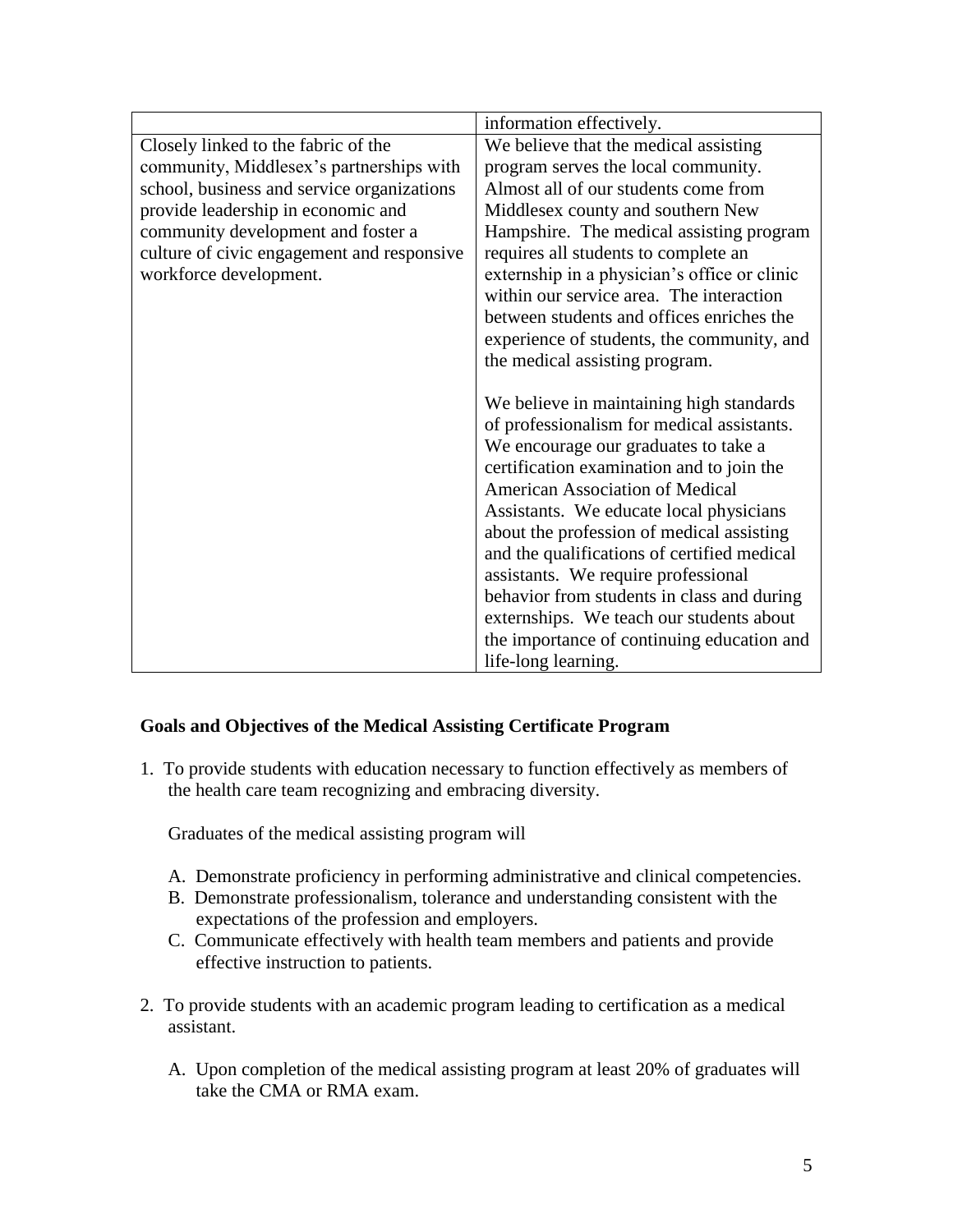- B. At least 50% of students who take the CMA exam will pass the exam.
- 3. To provide students with academic preparation that enables them to find full time or part time employment as medical assistants or in related occupations.
	- A. All graduates of the medical assisting program who actively seek employment will find positions within three months
	- B. Employers who hire medical assisting graduates verify that they become satisfactory employees.
- Graduate surveys and employer surveys are done annually and results must be included in the annual report to CAAHEP.
- 4. To foster a commitment to lifelong learning including additional higher education and continuing education in the profession of medical assisting.
	- A. Students will express a commitment to continued professional education.
	- B. At least 50% of graduates of the medical assisting program will take at least one college course or continuing education program within two years of graduation.

Statistics on the number of students who take the CMA exam and the results of the exam are reported to the college approximately two months after the examination is given. These results must be included in the program's annual report to CAAHEP. Graduate surveys and employer surveys are done annually and results must be included in the annual report to CAAHEP. Students report continuing education on the graduate survey.

### **Section III: Comparison of Similar Programs**

A. Based on a review of other college catalogs, list the colleges in our general area that have similar programs and comment on significant differences from the ones we currently offer that bear further exploration.

Northern Essex Community College – Accredited certificate program, similar to MCC in length and structure

North Shore Community College – Accredited certificate program similar to MCC in length and structure

Mount Wachusett Community College - Accredited certificate program similar to MCC in length and structure

Bunker Hill Community college – Certificate program similar to MCC in length and structure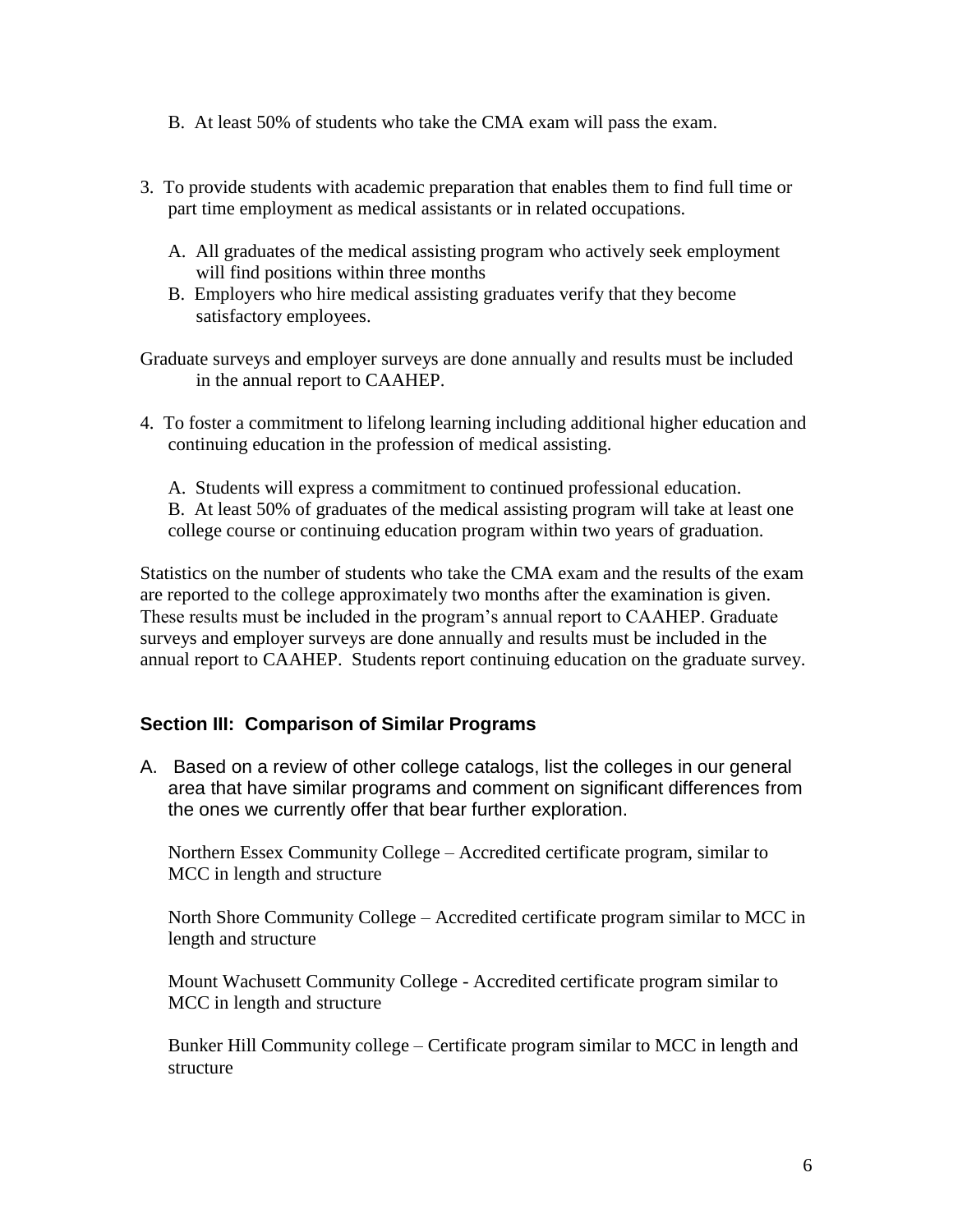Salter school (Tewksbury campus) – Certificate program (specifics not published on line)

Lincoln Technical Institute, formerly Career Education Institute (CEI), Lowell campus – Certificate Program (specifics not published on line)

Hesser College, Manchester NH – Diploma and AS programs, frequent start dates for diploma program. AS program similar to MCC. (specifics not published on line)

B. Based upon the committee's knowledge of institutions beyond our geographical area that have exemplary programs or are known for their 'best practices,' comment on significant similarities or differences at MCC and in what areas that bear further exploration.

Medical assisting programs that are accredited by CAAHEP (Commission on Allied Health Education Programs) are generally considered to be excellent due to the stringent requirements for this accreditation. I am not aware of any programs that are known for "best practices." In Massachusetts, most community college medical assisting programs are accredited. The programs of proprietary schools generally are not accredited, and their programs differ in focus and quality. Medical assisting programs in proprietary schools have more flexibility in scheduling and usually more contact hours with students than community colleges. They often have a modular arrangement that allows them to begin a new group of students every eight weeks or so.

### **Section IV: Curriculum – Institutional Student Learning Outcomes**

#### **Institutional Student Learning Outcomes**

(see **Appendix A** for detailed listing of MCC's Institutional Student Learning Outcomes)

a. Please describe your program's plan for ongoing, annual assessment of MCC's ISLOs that are supported to proficiency within your program.

After completing the Medical Assisting Certificate program, students demonstrate the following to proficiency:

- 1. Knowledge and skills of the profession of medical assisting in order to function effectively as an entry-level medical assistant.
- 2. The ability to communicate verbally and in writing with patients and colleagues, to produce medical reports and error-free letters, to utilize technology to record clinical, financial and demographic data, to calculate account balances and to find and evaluate appropriate scientific information related to current medical practice.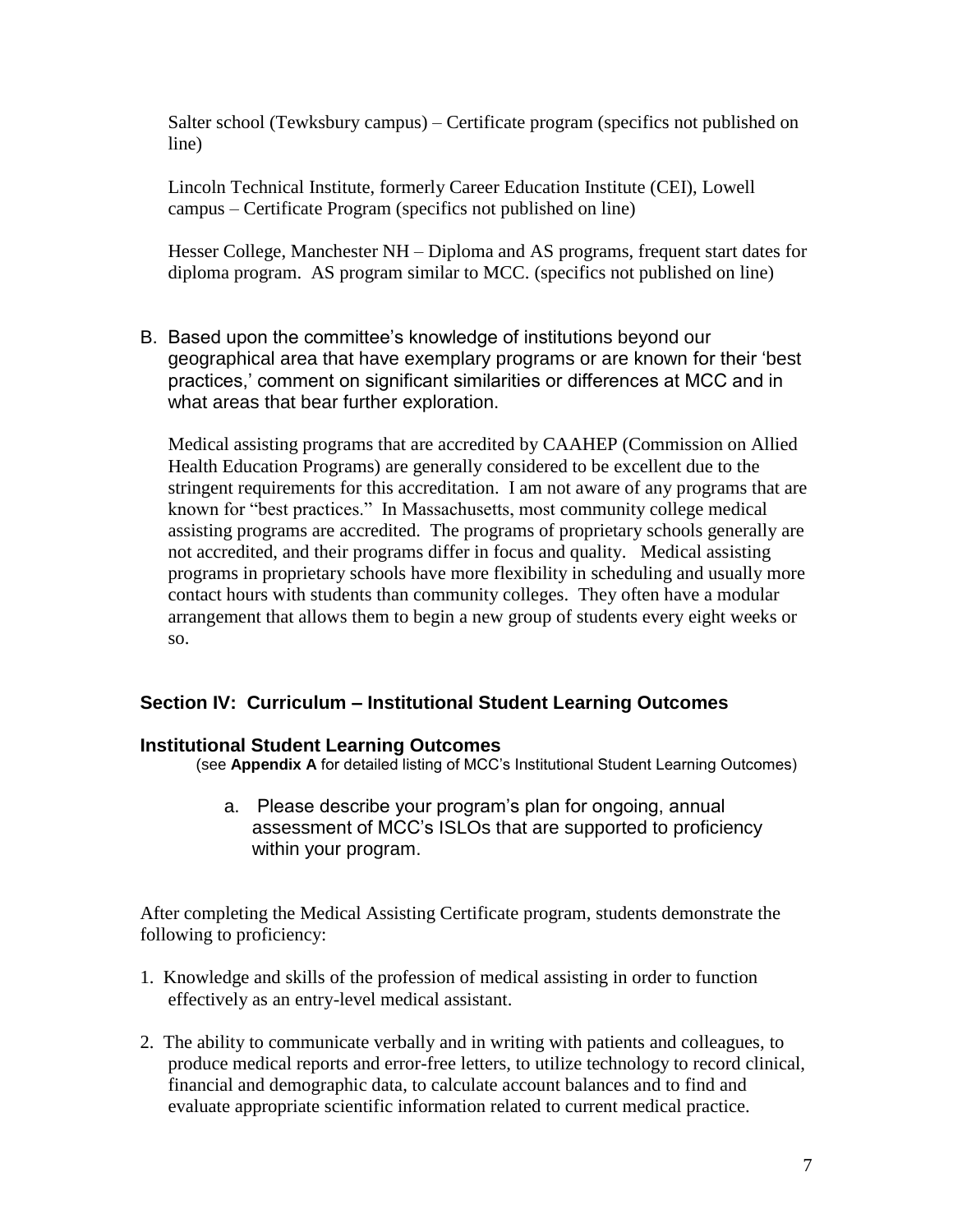3. The ability to demonstrate empathy and caring for diverse populations, to maintain patient confidentiality as required by federal HIPAA regulations, and to practice within the ethical and legal guidelines appropriate for the profession of medical assisting.

#### **ISLO Assessment Plan**

| <b>ISLO</b>                         | Year to be assessed, as appropriate: |
|-------------------------------------|--------------------------------------|
| Knowledge & Skills                  | 2006-2007 (contained in this report) |
| Critical Thinking                   |                                      |
| Communication                       | 2006-2007 (contained in this report) |
| <b>Global Perspectives</b>          |                                      |
| Social Responsibility               | 2007-2008                            |
| Personal & Professional Development |                                      |

b. If applicable, discuss any changes you have made to your program's support of MCC's ISLOs since your last program review.

Since this is the first year of assessment of institutional student learning outcomes, this does not apply. The only two ISLO's that will be included in this report are Knowledge and Skills and Communication.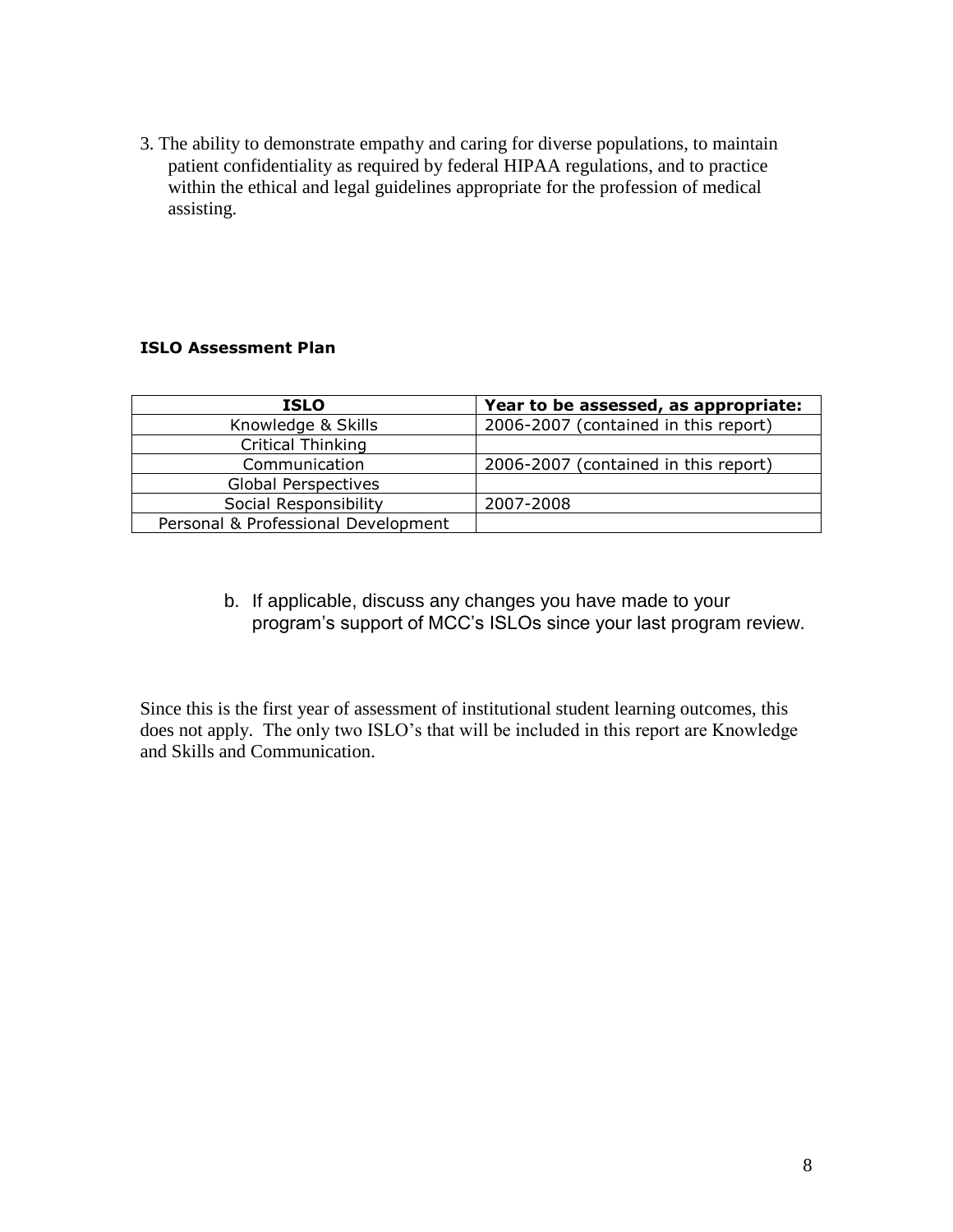c. As appropriate, map the way in which your program provides opportunities for students to progress towards proficiency level of MCC's Institutional Student Learning Outcomes, by noting in which courses outcomes are **Introduced (I), Developed (D)**, or where students are expected to demonstrate **Proficiency (P).**

### **Curriculum Map I:**

### **Program Opportunities for Student Progress toward ISLOs**

|                                                  | <b>Course</b><br><b>MAS 101</b> | <b>Course</b><br><b>MAS 102</b> | <b>Course</b><br><b>MAS 103</b> | <b>Course</b><br><b>MAS 104</b> | <b>Course</b><br><b>MAS 120</b> | <b>Course</b><br><b>MAS 121</b> | <b>Course</b><br><b>MAS 122</b> | <b>Course</b><br><b>MAS 201</b> |
|--------------------------------------------------|---------------------------------|---------------------------------|---------------------------------|---------------------------------|---------------------------------|---------------------------------|---------------------------------|---------------------------------|
| Knowledge &<br><b>Skills</b>                     | I, D                            | I, D                            | I, D                            | I, D                            | I, D                            | I, D                            | I, D                            | P                               |
| <b>Critical</b><br><b>Thinking</b>               |                                 | D                               | D                               | D                               | D                               | D                               | D                               | D                               |
| <b>Communication</b>                             | I, D                            | I, D                            | I, D                            | D                               | D                               | D                               | D                               | P                               |
| Global<br><b>Perspectives</b>                    |                                 |                                 |                                 |                                 | I, D                            |                                 |                                 |                                 |
| <b>Social</b><br><b>Responsibility</b>           |                                 | I,D                             | I.D                             |                                 | I,D                             | D                               | ID                              | P                               |
| Personal &<br>Professional<br><b>Development</b> |                                 | I,D                             |                                 |                                 |                                 |                                 |                                 | D                               |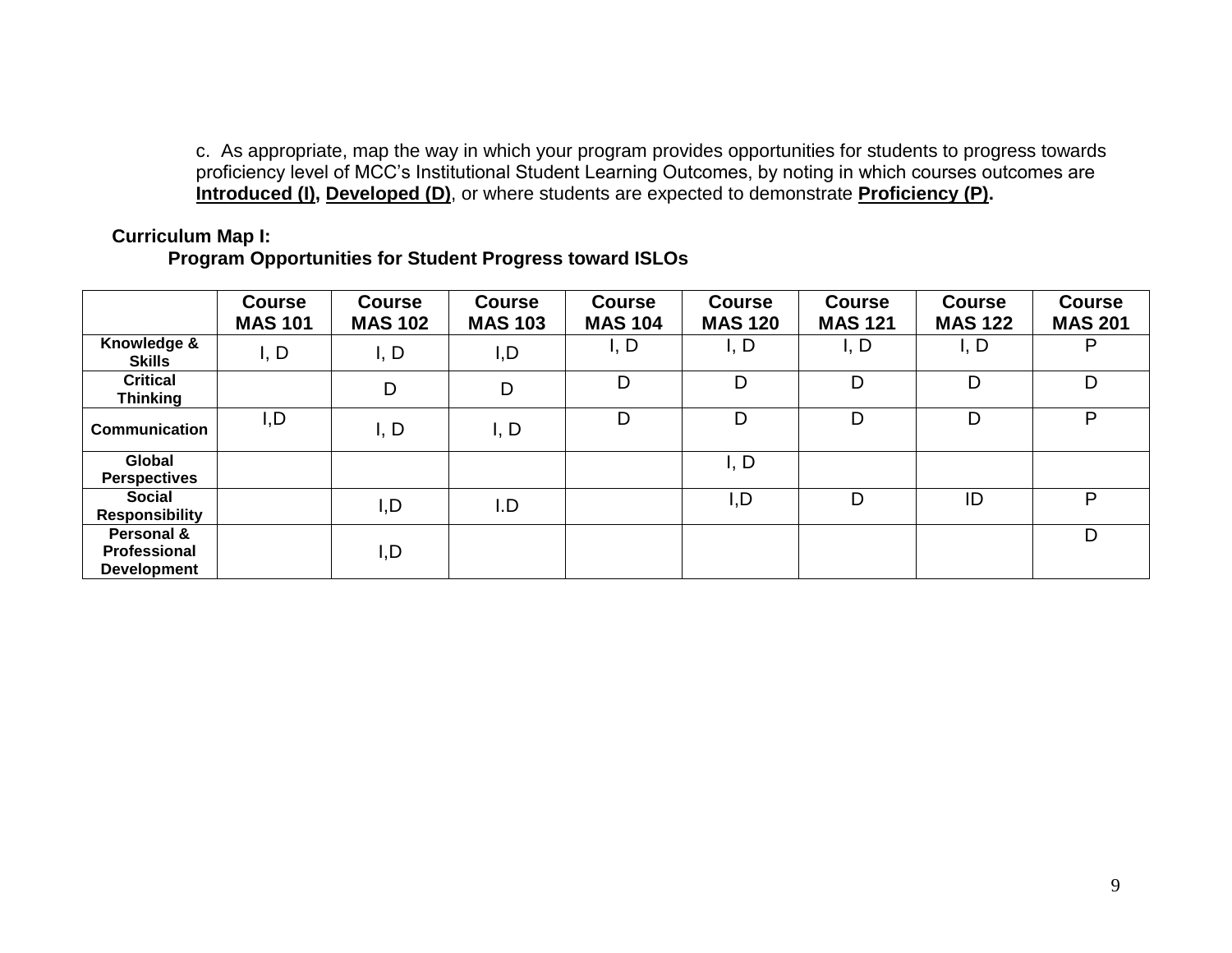c. Please comment on the **sequencing of** opportunities for students to develop and achieve to ISLO proficiency within the program as appropriate, as noted on Curriculum Map I.

Students work on different aspects of all ISLOs throughout the curriculum of the Medical Assisting Certificate program. This is most obvious in relation to knowledge and skills of the profession of medical assisting. CAAHEP (Commission on Accreditation of Allied Health Education Programs) has identified eight content areas (anatomy and physiology, medical terminology, medical law and ethics, psychology, communication, medical assisting administrative procedures, medical assisting administrative procedures and professional components) to provide for student attainment of entry-level competencies for the medical assistant. In addition, the performance sixty-one specific administrative, clinical and general competencies must be documented for each student. In addition to the medical assisting courses, students are required to take English Composition I and Introduction to Psychology in order to complete the Certificate in Medical Assisting.

Each medical assisting course stands alone with the exception of MAS 201 Medical Assisting Externship. Students must have taken all courses that build skills (MAS 102, MAS 103, MAS 104, MAS 121) before the externship. MAS 122 can be taken concurrently with the externship. This practical experience is the final step in applying knowledge gained throughout the curriculum in preparation for employment as a medical assistant. During the course students reflect on their progress in meeting personal goals and prepare for employment and further professional development.

> d. Please indicate on the following pages as appropriate **how each ISLO is supported to proficiency achievement within the program and how that achievement is assessed.** Also as appropriate, please note where ISLO achievement is directly supported by Program SLO achievement. If the strategy for attainment of an ISLO is contained within a particular course, please list the course first, with the relevant activity (or activities) listed next to each course. If there is nothing currently in place that is intended to provide for the attainment of a particular outcome or to assess the extent to which the outcome has been realized, please leave the appropriate space blank. The blanks will help to identify areas which need further development.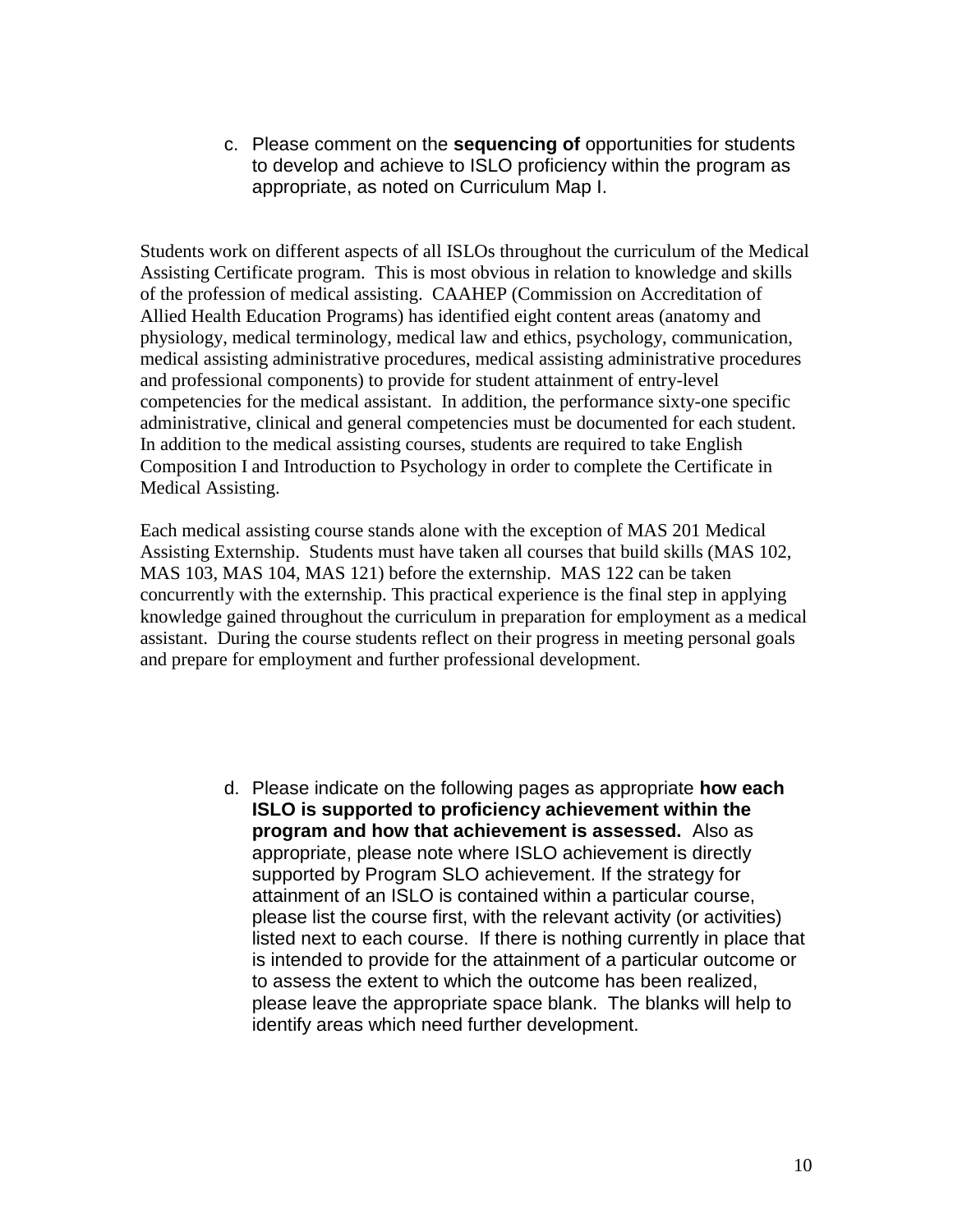#### **Knowledge and Skills**

*The MCC graduate will use knowledge acquired at MCC as a foundation for continued study and/or practical application.*

| <b>Strategies for Attainment</b>                          | Assessment                                                                                                                                                                                                                                                                                              |                                                                                                                                                                                                                                                                                                 |
|-----------------------------------------------------------|---------------------------------------------------------------------------------------------------------------------------------------------------------------------------------------------------------------------------------------------------------------------------------------------------------|-------------------------------------------------------------------------------------------------------------------------------------------------------------------------------------------------------------------------------------------------------------------------------------------------|
| <b>Course</b>                                             | <b>Activities</b>                                                                                                                                                                                                                                                                                       | <b>Strategies</b>                                                                                                                                                                                                                                                                               |
| MAS 101 Medical<br>Terminology                            | Learn medical word<br>roots, building medical<br>words and medical<br>terminology of all body<br>systems.                                                                                                                                                                                               | • Chapter quizzes<br>• Midterm Exam<br>• Final Exam                                                                                                                                                                                                                                             |
| <b>MAS 102 Administrative</b><br><b>Medical Assisting</b> | Theory, skills and<br>computer practice to<br>perform administrative<br>procedures in the<br>medical office<br>• Filing and medical<br>records<br>• Telephone techniques<br>• Patient confidentiality<br>• Appointments<br>• Charges and Payments<br>· Billing and insurance<br>• Medical Coding        | • Quizzes<br>· Midterm exam<br>• Final exam<br>• Computer skills<br>midterm<br>• Computer skills final<br>• Practical skills<br>midterm<br>• Practical skills final<br>• Successful<br>completion of skill<br>sheet for each<br>administrative entry-<br>level competency<br>required by CAAHEP |
| <b>MAS 103 Basic Clinical</b><br><b>Skills</b>            | Theory and skills<br>practice to perform<br>clinical procedures in the<br>medical office<br>• Vital signs and<br>measurements<br>• Prepare patients for<br>examination<br>• Obtain history and<br>chief complaint<br>$\bullet$ Take<br>electrocardiograms<br>• Perform spirometry<br>• Patient teaching | • Unit examinations<br>• Final exam<br>• Skills midterm<br>• Skills final<br>• Successful<br>completion of skill<br>sheet for clinical<br>entry-level<br>competencies<br>required by<br><b>CAAHEP</b><br>• Written teaching<br>plan<br>· Written paper on a<br>bioethical topic                 |
| MAS 104 Transcription<br>for Medical Assistants           | Perform medical<br>transcription, compose<br>and produce error-free<br>letters                                                                                                                                                                                                                          | • Examination<br>• Completion of<br>worksheets<br>• Transcription of<br>medical reports                                                                                                                                                                                                         |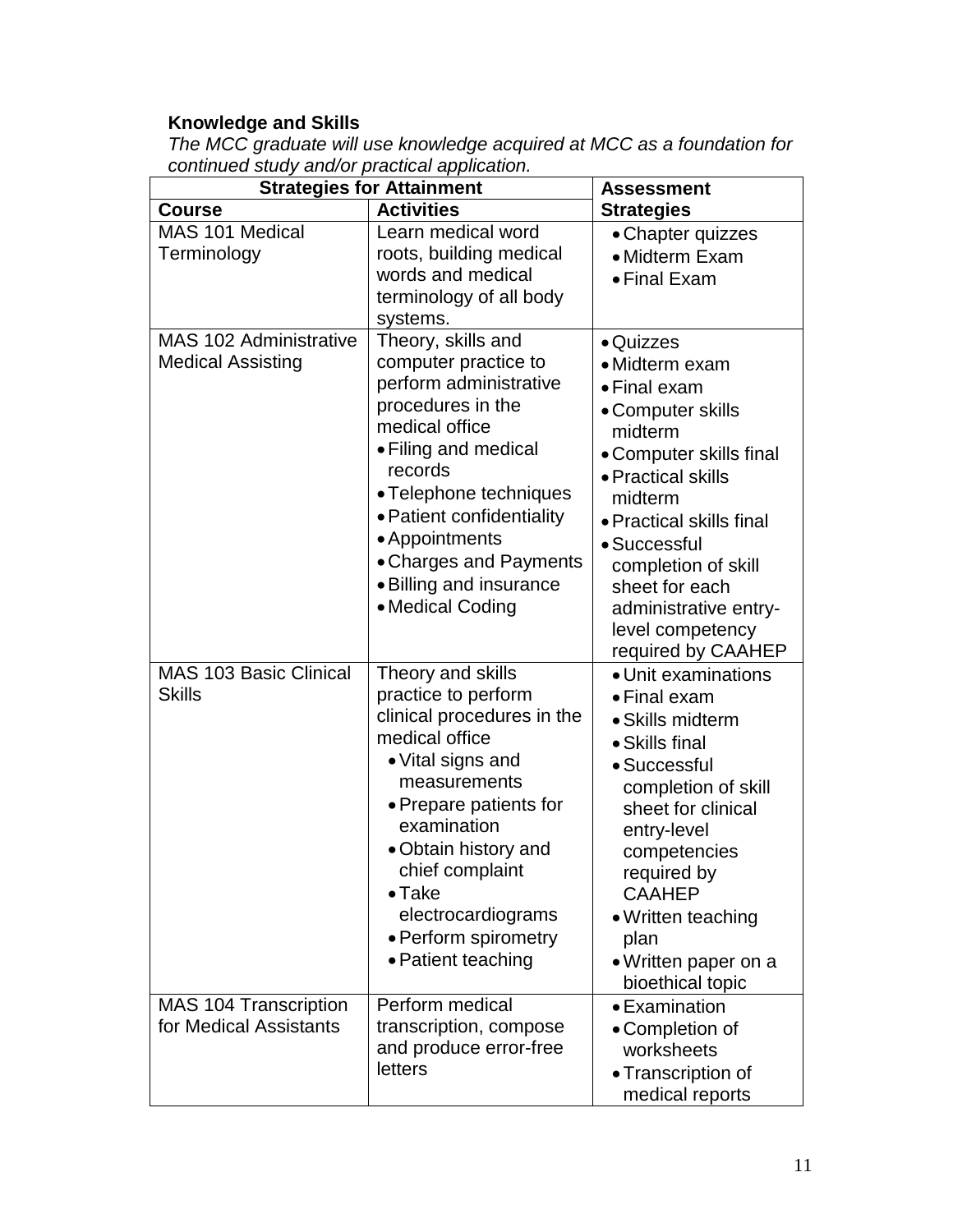|                                                                 |                                                                                                                                                                                                                                                                           | • Creation of error-<br>free letters and<br>envelopes                                                                                                                                                                                                                                                   |
|-----------------------------------------------------------------|---------------------------------------------------------------------------------------------------------------------------------------------------------------------------------------------------------------------------------------------------------------------------|---------------------------------------------------------------------------------------------------------------------------------------------------------------------------------------------------------------------------------------------------------------------------------------------------------|
| <b>MAS 120 Medical Care</b><br>in Health and Disease            | The history of the<br>Western medical model.<br>Anatomy and physiology<br>of body systems.<br>Common diseases and<br>diagnostic tests of body<br>systems.<br>Chinese traditional<br>medical practices and<br>Cambodian folk health<br>practices.                          | • Short papers related<br>to history of<br>medicine,<br>immigration and<br>health practices of<br>specific ethnic<br>groups and scientific<br>study of<br>acupuncture.<br>• Weekly quizzes<br>• Midterm<br>examination<br>• Final examination<br>• Study guides related<br>to anatomy and<br>physiology |
| MAS 121 Clinical                                                | Theory and skills related                                                                                                                                                                                                                                                 | · Weekly quizzes                                                                                                                                                                                                                                                                                        |
| <b>Laboratory Techniques</b>                                    | to CLIA-waived medical<br>diagnostic testing in the<br>following areas:<br>• Urinalysis<br>• Hematology<br>• Chemistry<br>• Microbiology<br>• Immunology<br>Theory and skills related<br>to daily controls,<br>monitoring and recording<br>results of laboratory<br>tests | • Unit examinations<br>• Final exam<br>• Skills test for each<br>unit<br>• Successful<br>completion of skill<br>sheet for clinical<br>entry-level<br>competencies<br>required by<br><b>CAAHEP</b>                                                                                                       |
| <b>MAS 122 Clinical Skills</b><br>for Specialized<br>Procedures | • Theory and skills<br>related to the<br>following areas:<br>• Pharmacology and<br>administering<br>medications<br>• Phlebotomy and<br>handling specimens<br>• Surgical asepsis and                                                                                       | • Unit examinations<br>• Final examination<br>• Midterm skills test<br>• Final skills test<br>• Successful<br>completion of skill<br>sheet for clinical<br>entry-level<br>competencies                                                                                                                  |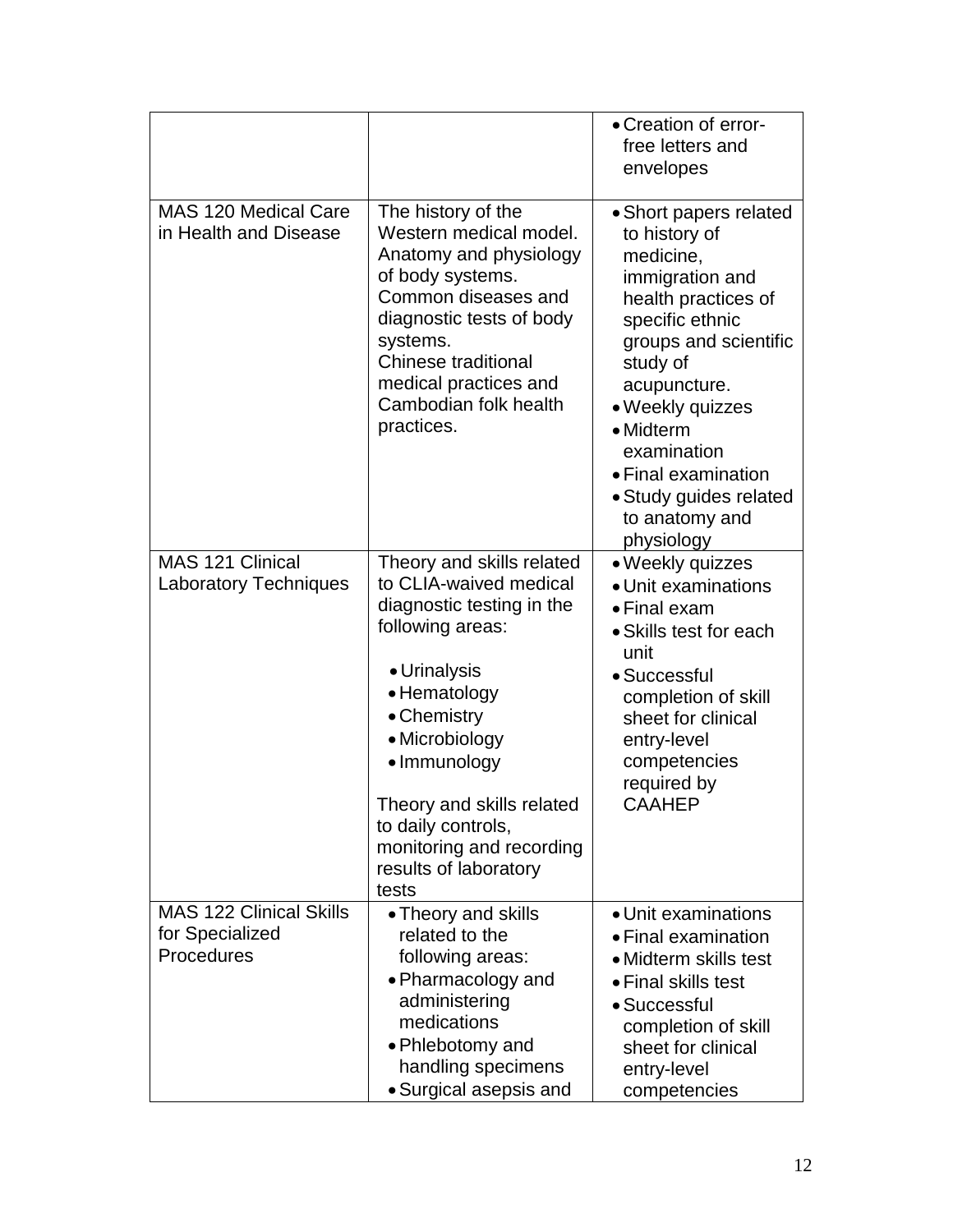|                                                | assisting with sterile<br>procedures and minor<br>office surgery<br>• Emergency Care                                                                                                                                                                                                                                                                                                                                                                                                                                    | required by<br><b>CAAHEP</b>                                                                         |
|------------------------------------------------|-------------------------------------------------------------------------------------------------------------------------------------------------------------------------------------------------------------------------------------------------------------------------------------------------------------------------------------------------------------------------------------------------------------------------------------------------------------------------------------------------------------------------|------------------------------------------------------------------------------------------------------|
| MAS 201 Medical<br><b>Assisting Externship</b> | Perform 160 hours of<br>externship experience in<br>an assigned office to<br>include<br>• Administrative entry-<br>level competencies<br>• Clinical entry-level<br>competencies<br>• General entry-level<br>competencies<br>Prepare for finding a job<br>and entering the medical<br>assisting profession<br>• Complete error-free<br>resume<br>• Create sample cover<br>letter<br>• Discuss job search<br>and job interview<br>• Decide whether to sit<br>for AAMA certification<br>exam and/or other<br>certification | • Evaluation tool<br>completed by<br>externship site<br>• Error-free resume<br>• Sample cover letter |

### Describe how this Institutional Student Learning Outcome is **assessed for proficiency** at the **program level**.

Before completing the medical assisting program, the student must have a skill sheet or written assignment validating successful completion of each entry-level competency identified by the Commission for Accreditation of Allied Health Education Programs. The student must have received a satisfactory evaluation from the medical assisting externship site to validate that the student can perform administrative, clinical and general entry-level competencies in a job setting.

Certification of medical assistants is voluntary in all states except California. The program has a goal that at least 20% of all graduates will take the certification examination given by the American Association of Medical Assistants, and of those who take the examination, at least 50% will pass the examination. This is the standard set by CAAHEP, the accrediting agency.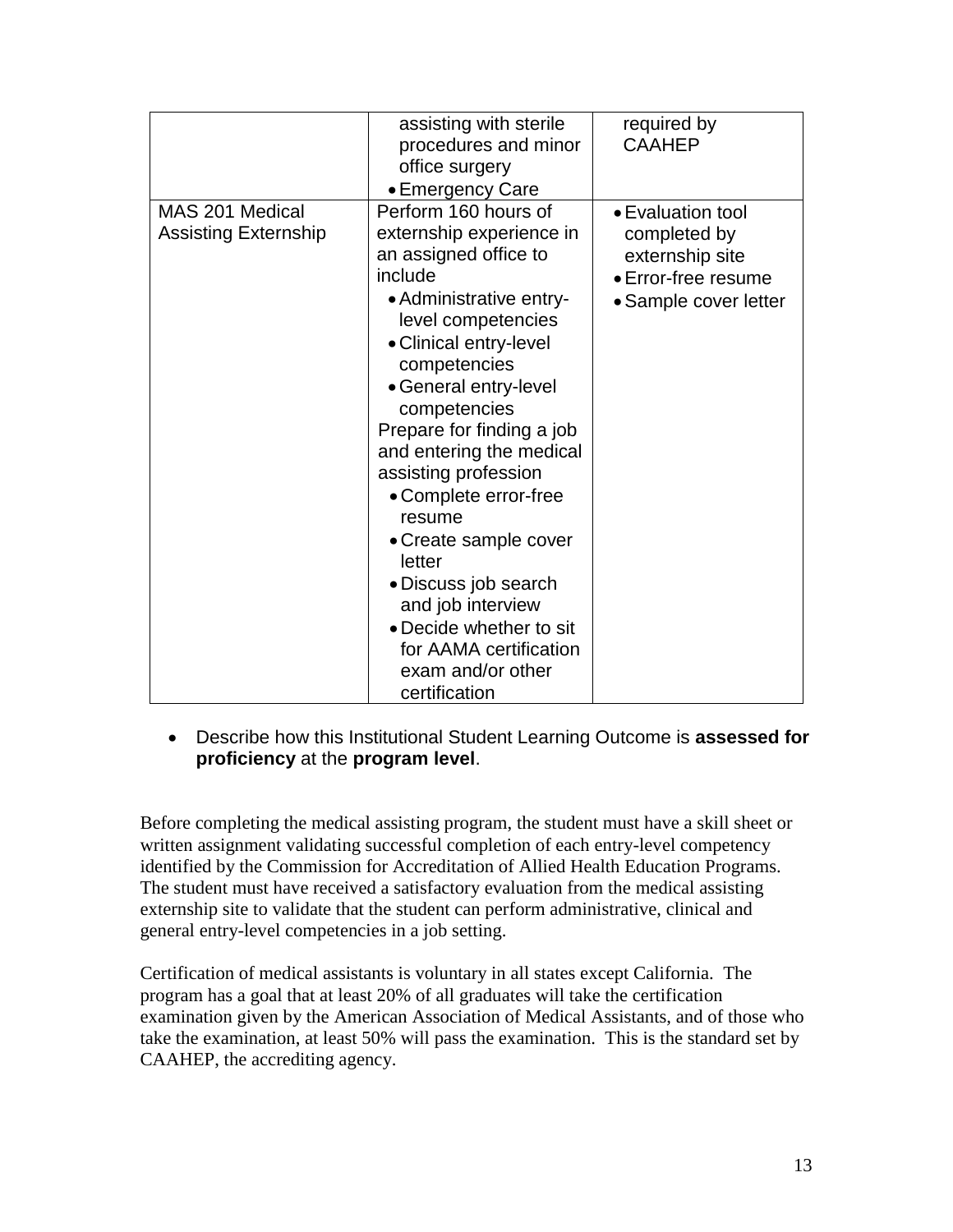In addition, the program sends out graduate questionnaires annually. Students who are employed as medical assistants are asked to give an employer questionnaire to their employers. The results of these surveys must be reported annually to the Commission for Accreditation of Allied Health Education Programs.

 What does the program's data analysis reveal about student achievement of this ISLO within the program?

All students who receive a Certificate in Medical Assisting pass all entry-level skills and receive a satisfactory evaluation from the externship placement.

| Start date       | # students | Complete    | Complete    | Dropped        | Continued      | <b>CMA</b> |
|------------------|------------|-------------|-------------|----------------|----------------|------------|
|                  | <b>New</b> | certificate | certificate | out            | to next        | Exam       |
|                  | /returning | spring      | late        |                | academic       |            |
|                  |            |             |             |                | year           |            |
| Fall 2005        | 15         | 8<br>(S06)  | 1 (U06)     | $\overline{2}$ | $\overline{4}$ | 4 Pass     |
|                  |            |             |             |                |                | 1 Fail     |
| Spring           | 3          |             |             |                | 3              |            |
| 2006             |            |             |             |                |                |            |
| <b>Fall 2006</b> | 8/7        | (S07)<br>12 | 1 (U07)     | $\overline{2}$ |                |            |
| Spring           | 5          |             |             |                | 5              |            |
| 2007             |            |             |             |                |                |            |

Of 15 students who began the certificate program in Fall 2005, 8 students finished the certificate in May 2005, one student finished Summer 2005, 2 students dropped out and 4 students continued to the academic year 2006-2007 (3 will finish the certificate in Medical Assisting in May 2007, and one student completed all medical assisting courses but is applying to another health career program within the college without officially receiving the certificate in medical assisting.)

Of 3 students who began the certificate program in Spring 2006, 2 students will finish the certificate in May 2007, and 1 dropped out of the program during the Fall semester 2006.

Of 9 students who began the certificate program in the Fall 2006, 8 students are expected to finish the certificate in May 2007, and one student will finish courses during the summer semester.

There were 5 students who began the certificate program in Spring 2007, and they are expected to finish in May 2008.

In June 2006, 4 of the 8 May 2006 graduates (50%) took the CMA exam and 3 graduates passed the examination (75%). There was one graduate in the summer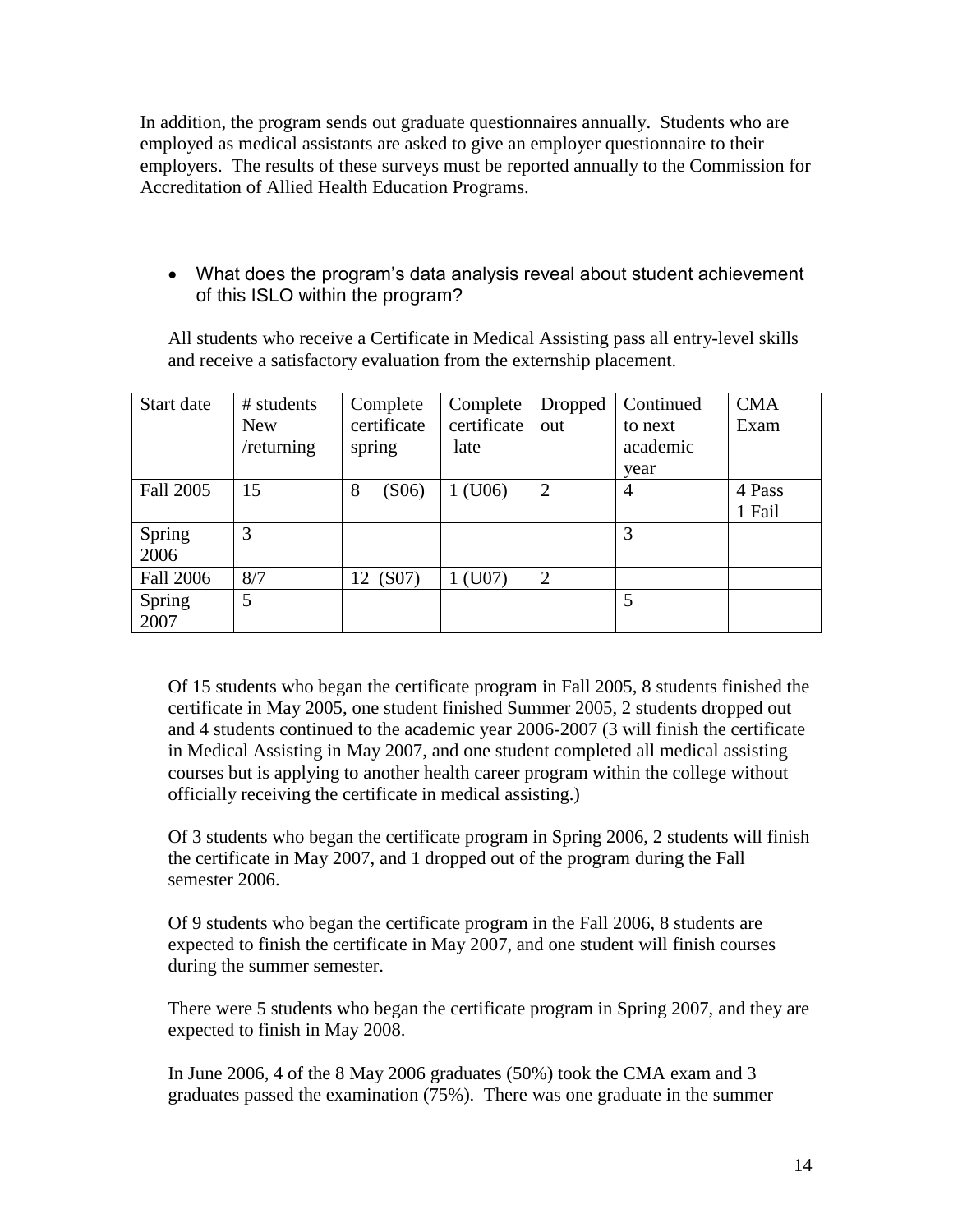semester who took and passed the examination. (100% participation and pass rate) These results are within the threshold limits set by the accrediting agency.

- What curricular and/or instructional changes are planned within the program as a result of this data (if any)? Consider:
	- o The scope and sequence of Introductory, Developing, and Proficiency level student learning opportunities
	- o The adequacy of the range of learning experiences and assessment methodologies that your program offers to meet student learning needs

In terms of knowledge and skills, the accrediting agency report requested the following:

- Document that all students are receiving both administrative and clinical experiences in externship.
- Document that the following entry-level competencies are being met in the curriculum
	- o Identify and respond to issues of confidentiality
	- o Perform routine maintenance of administrative and clinical equipment

A report will be submitted showing that students do in fact receive both administrative and clinical experiences in externship. A field trip to a medical billing facility was added with a written summary to be completed by each student, since medical billing is not performed in most medical placements.

An written assignment was developed for each student to discuss confidentiality and apply the knowledge to specific situations. Skill sheets for maintenance of administrative and clinical equipment were developed and completed during the Fall semester 2006. These will be continued in order to improve documentation of entrylevel skills.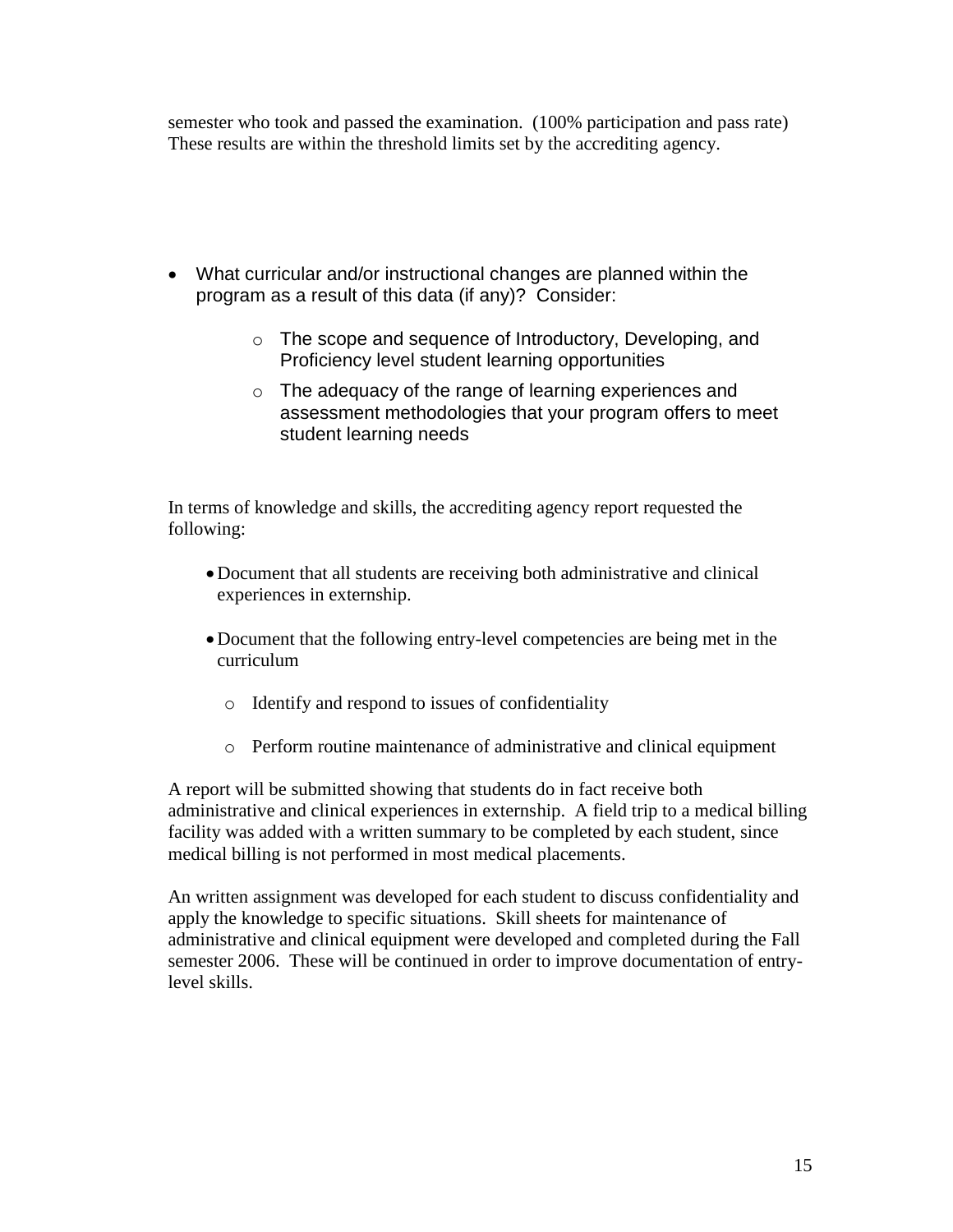## **Communication**

*The MCC graduate will communicate, use information and employ technology effectively.*

| <b>Strategies for Attainment</b>                          | <b>Assessment</b>                                                                                                                                                                                                                                                                                                                                                                                                                                                            |                                                                                                                                                                                                                                                                                                                                                                                                                                                              |
|-----------------------------------------------------------|------------------------------------------------------------------------------------------------------------------------------------------------------------------------------------------------------------------------------------------------------------------------------------------------------------------------------------------------------------------------------------------------------------------------------------------------------------------------------|--------------------------------------------------------------------------------------------------------------------------------------------------------------------------------------------------------------------------------------------------------------------------------------------------------------------------------------------------------------------------------------------------------------------------------------------------------------|
| <b>Course</b>                                             | <b>Activities</b>                                                                                                                                                                                                                                                                                                                                                                                                                                                            | <b>Strategies</b><br><b>Course</b>                                                                                                                                                                                                                                                                                                                                                                                                                           |
| MAS 101 Medical<br>Terminology                            | Learn medical word<br>roots, building medical<br>words and medical<br>terminology of all body<br>systems.                                                                                                                                                                                                                                                                                                                                                                    | • Chapter quizzes<br>• Midterm Exam<br>• Final Exam                                                                                                                                                                                                                                                                                                                                                                                                          |
| <b>MAS 102 Administrative</b><br><b>Medical Assisting</b> | Verbal communication<br>practice to use the<br>telephone and take<br>complete messages<br>Practice to schedule<br>inpatient and outpatients<br>procedures and<br>admissions using the<br>telephone<br>Use of medical computer<br>billing program to make<br>appointments, post<br>charges and payments,<br>prepare insurance forms<br>and manage the<br>computer system.<br>Use of Microsoft Word to<br>prepare correspondence<br>related to overdue<br>accounts and refund. | • Computer skills<br>midterm<br>• Computer skills final<br>• Practical skills<br>midterm<br>• Practical skills testing<br>• Oral class<br>presentation related<br>to a group project.<br>· Successful<br>completion of skill<br>sheets for taking<br>telephone messages,<br>arranging inpatient<br>and outpatient tests<br>and admissions,<br>entering charges and<br>payments using<br>computer, processing<br>a refund including<br>letter to the patient. |
| MAS 103 Basic Clinical<br><b>Skills</b>                   | Theory and skills<br>practice to perform<br>clinical procedures in the<br>medical office<br>• Direct patients and<br>explain procedures<br>• Obtain history and<br>chief complaint<br>• Respond to verbal<br>and non-verbal                                                                                                                                                                                                                                                  | • Unit examinations<br>including content on<br>verbal and<br>nonverbal<br>communication<br>• Skills testing<br>including effective<br>communication<br>· Successful<br>completion of skill                                                                                                                                                                                                                                                                   |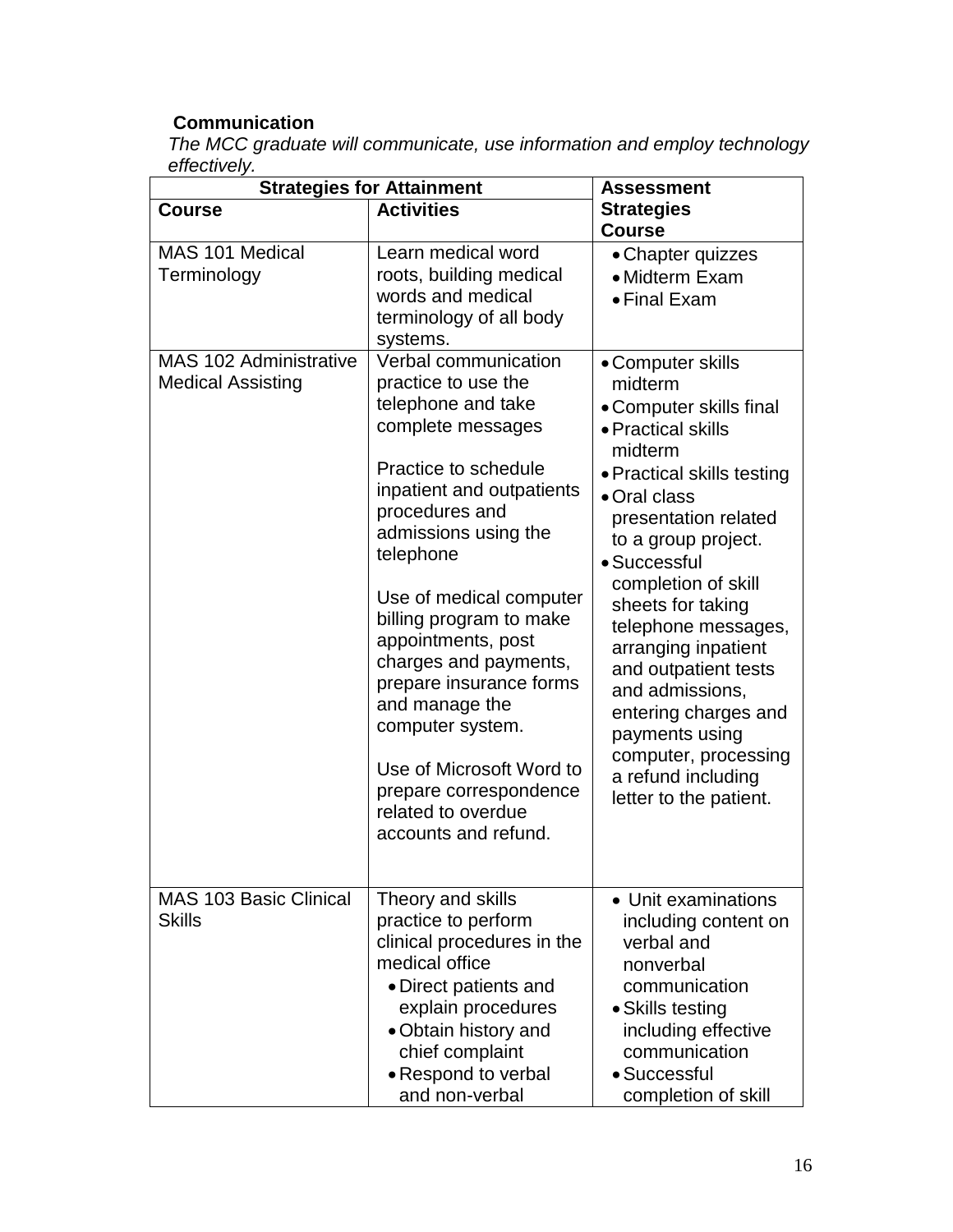|                                                                 | communication<br>• Respond when there<br>are barriers to<br>communication<br>• Patient teaching                                         | sheets including<br>taking a patient<br>history and<br>instructing patients<br>appropriately for any<br>procedure<br>• Written teaching<br>plan<br>• Written paper on a<br>bioethical topic                    |
|-----------------------------------------------------------------|-----------------------------------------------------------------------------------------------------------------------------------------|----------------------------------------------------------------------------------------------------------------------------------------------------------------------------------------------------------------|
| <b>MAS 104 Transcription</b><br>for Medical Assistants          | Perform medical<br>transcription, compose<br>and produce error-free<br>letters                                                          | • Examination<br>including grammar,<br>medical terms and<br>punctuation.<br>• Completion of<br>worksheets<br>• Transcription of<br>medical reports<br>• Transcription and<br>creation of error-free<br>letters |
| MAS 120 Medical Care<br>in Health and Disease                   | Discussion of non-verbal<br>communication in<br>different cultures related<br>to childbirth practices<br>and other medical<br>practices | • Short papers<br>related to history of<br>medicine,<br>immigration and<br>health practices of<br>specific ethnic<br>groups and scientific<br>study of<br>acupuncture.                                         |
| <b>MAS 121 Clinical</b><br><b>Laboratory Techniques</b>         | Theory and skills related<br>to CLIA-waived medical<br>diagnostic testing.                                                              | • Skill sheets related<br>to instructing<br>patients in the<br>collection of<br>specimens for<br>testing.<br>• Class presentation<br>related to a group<br>project.                                            |
| <b>MAS 122 Clinical Skills</b><br>for Specialized<br>Procedures | • Theory and skills<br>related to the<br>following areas:<br>• Pharmacology and<br>administering                                        | • Skill sheets<br>including<br>instructions to<br>patients about<br>procedures and                                                                                                                             |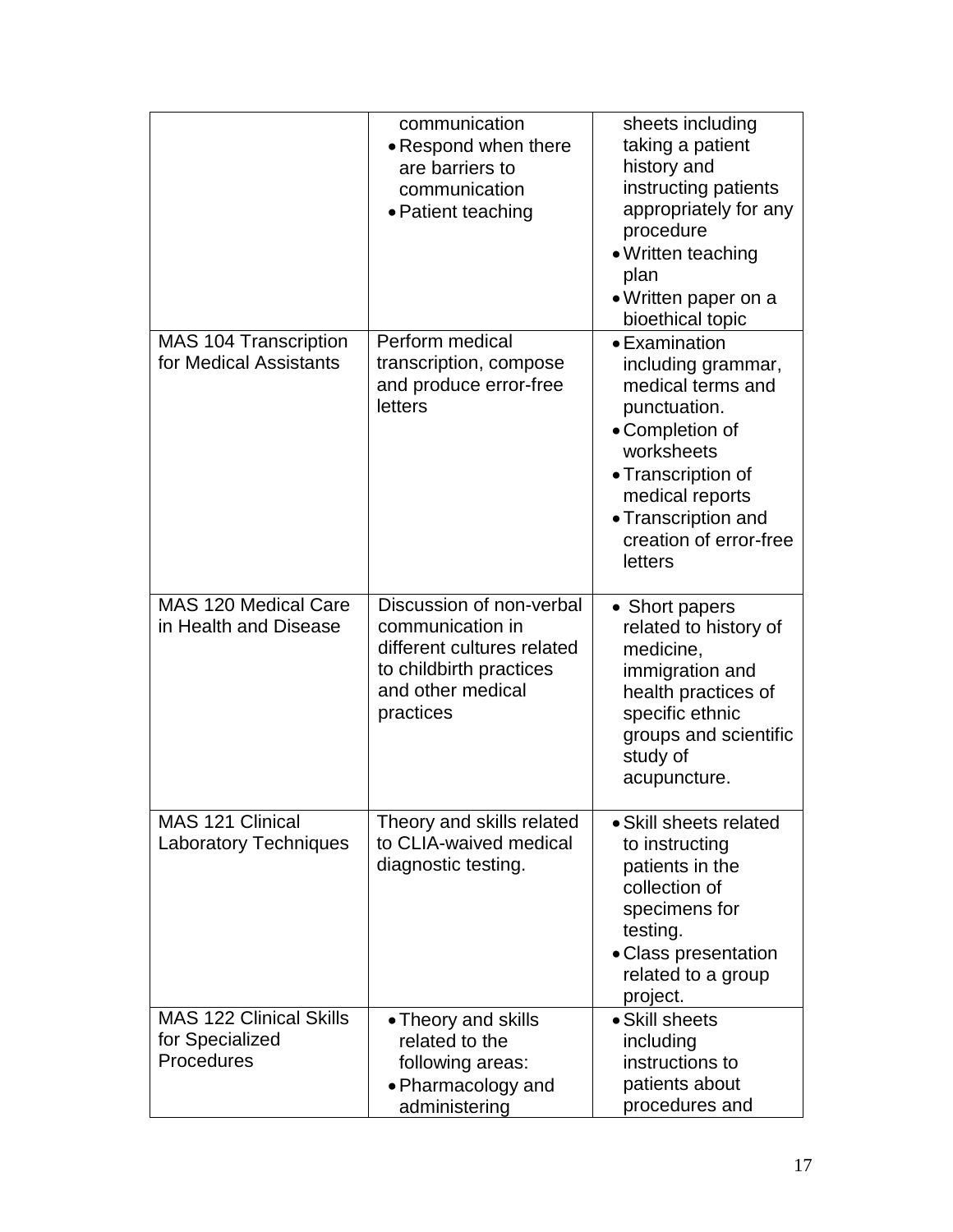|                                                | medications<br>• Phlebotomy and<br>handling specimens<br>• Surgical asepsis and<br>assisting with sterile<br>procedures and minor<br>office surgery<br>• Emergency Care                                                                                                                                  | diagnostic testing.                                                                                  |
|------------------------------------------------|----------------------------------------------------------------------------------------------------------------------------------------------------------------------------------------------------------------------------------------------------------------------------------------------------------|------------------------------------------------------------------------------------------------------|
| MAS 201 Medical<br><b>Assisting Externship</b> | Perform 160 hours of<br>externship experience in<br>an assigned office to<br>include communicating<br>effectively with patients<br>and coworkers.<br>Prepare for finding a job<br>and entering the medical<br>assisting profession<br>• Complete error-free<br>resume<br>• Create sample cover<br>letter | • Evaluation tool<br>completed by<br>externship site<br>• Error-free resume<br>• Sample cover letter |

 Describe how this Institutional Student Learning Outcome is **assessed for proficiency** at the **program level**.

Before completing the medical assisting program, the student must have a skill sheet or written assignment validating successful completion of each entry-level competency identified by the Commission for Accreditation of Allied Health Education Programs. Most of these skill sheets have either a communication or technology component. The student must have received a satisfactory evaluation from the medical assisting externship site to validate that the student communicates effectively with patients and coworkers and also uses the computer effectively.

The certification examinations for medical assistants (discussed above) include questions on verbal and non-verbal communication as well as structure and use of the computer in the medical office.

 What does the program's data analysis reveal about student achievement of this ISLO within the program?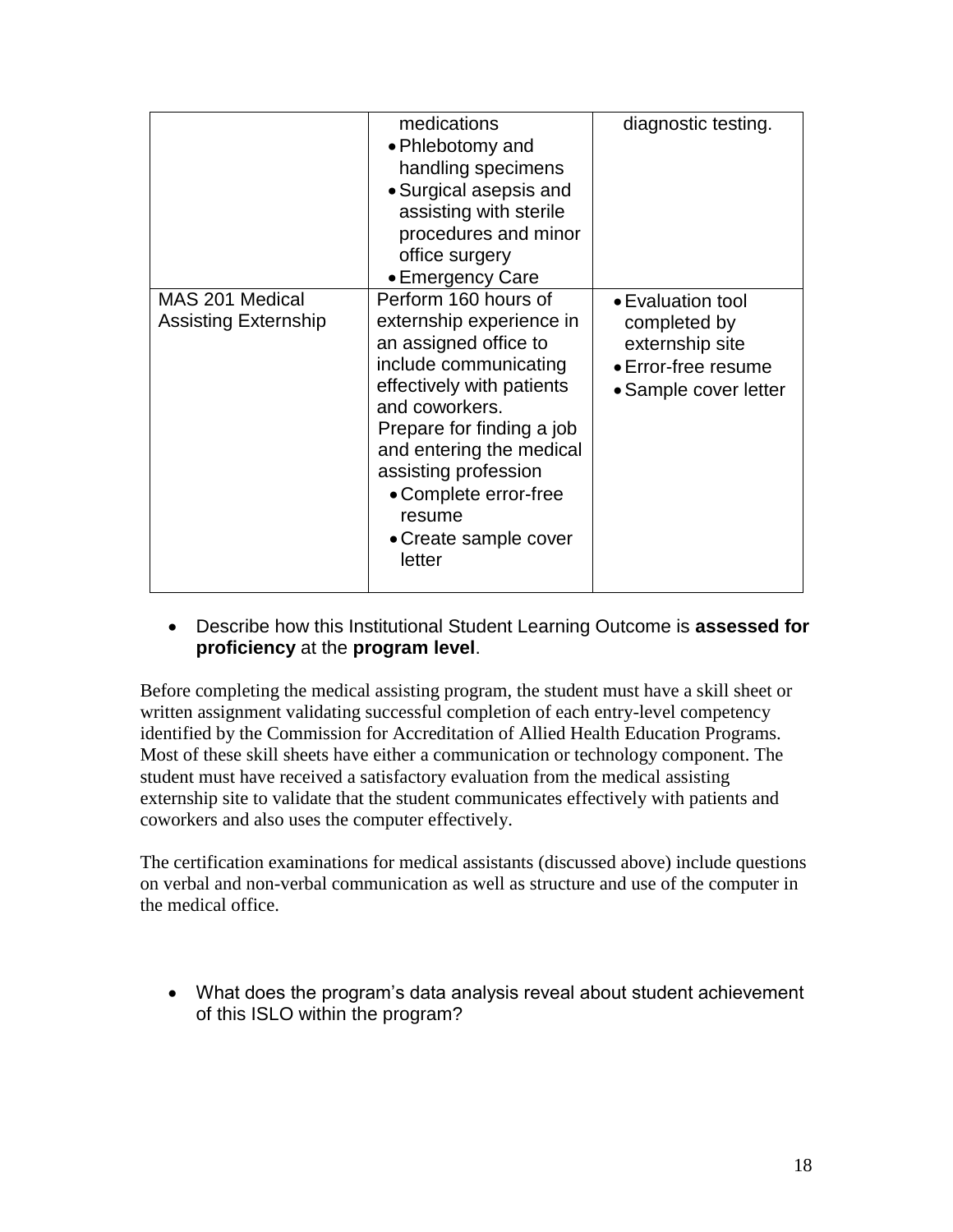As discussed above, all students who receive a Certificate in Medical Assisting pass all entry-level skills and receive a satisfactory evaluation from the externship placement.

The pass rate on the certification examination given by the American Association of Medical Assistants was 80%, which is within the accepted standards for accreditation.

- What curricular and/or instructional changes are planned within the program as a result of this data (if any)? Consider:
	- o The scope and sequence of Introductory, Developing, and Proficiency level student learning opportunities
	- o The adequacy of the range of learning experiences and assessment methodologies that your program offers to meet student learning needs

Students are meeting the program objectives related to this ISLO. The program is strong in this area, and no particular intervention is necessary.

### Section V: Program Evaluation Summary

### A. Program Strengths

(Bulleted List with reference to the question(s) numbers in the program review where this strength is explained.)

- The Medical Assisting Certificate program is well organized and comprehensive. Students have classroom and laboratory opportunities to develop all entry-level competencies required to become professional medical assistants.
- The program has adequate equipment and supplies for students to meet their needs. Students obtain practical experience through an externship in a community agency during the second half of the last semester of their academic program.
- The program meets all requirements for accreditation by the Commission on Accreditation of Allied Health Education Programs.
- An acceptable number of students take and pass a national certification examination.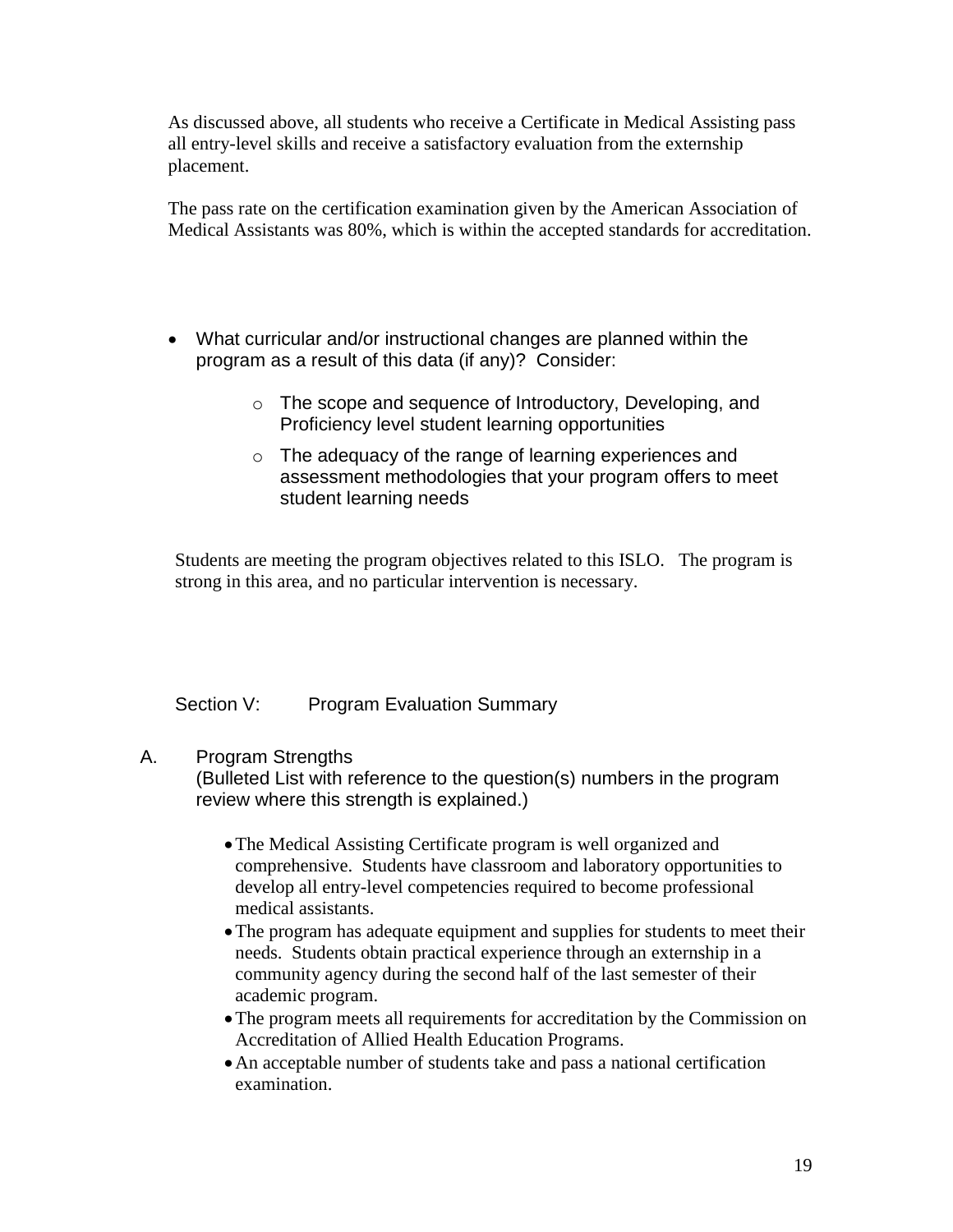B. Program Needs for Improvement, Proposed Plans for Improvements, Budgetary Implications, Timelines

| <b>Program Needs</b><br>(Reference the question in<br>the program review where<br>this need is explained.)                                               | <b>Proposed Plans for</b><br>Improvement<br>(Bulleted list of suggestions.)                                                                                                                                                                                                                                                                                                                                  | <b>Financial</b><br><b>Needs to</b><br><b>Make</b><br><b>Improvements</b> | <b>Proposed</b><br><b>Timelines for</b><br>Implementation       |
|----------------------------------------------------------------------------------------------------------------------------------------------------------|--------------------------------------------------------------------------------------------------------------------------------------------------------------------------------------------------------------------------------------------------------------------------------------------------------------------------------------------------------------------------------------------------------------|---------------------------------------------------------------------------|-----------------------------------------------------------------|
| The accreditation agency<br>requires a student member<br>of the Advisory<br>Committee.                                                                   | • A student member was<br>appointed to the<br><b>Advisory Committee</b><br>for the academic year<br>2006-2007.<br>• A student member has<br>been appointed to the<br><b>Advisory Committee</b><br>for the academic year<br>2007-2008.                                                                                                                                                                        | None                                                                      | Already<br>implemented                                          |
| The accrediting agency<br>requires documentation<br>that students are receiving<br>both clinical and<br>administrative experiences<br>in the externship. | • Students are required to<br>maintain a list of tasks<br>performed during<br>externship to validate<br>both clinical and<br>administrative<br>experiences.<br>• A field trip was set up<br>for Spring 2007 to a<br>medical billing facility<br>in order to increase<br>students' exposure to<br>medical billing<br>• Attempt to expand the<br>billing experience for<br>Spring 2008 to be an<br>entire day. | None                                                                      | Already<br>implemented<br>Already<br>implemented<br>Spring 2008 |
| The accrediting agency<br>requires documentation<br>that the following entry-<br>level competencies are<br>being met.                                    | • A confidentiality<br>assignment was<br>developed and<br>completed by students<br>in Fall 2006.                                                                                                                                                                                                                                                                                                             | None                                                                      | Already<br>implemented                                          |
| a. Identify and respond to<br>issues of confidentiality<br>b. Perform routine<br>maintenance of<br>administrative and clinical<br>equipment              | • Skill sheets for<br>maintenance clinical<br>and administrative<br>equipment were<br>created and completed<br>for all students in Fall<br>2006.                                                                                                                                                                                                                                                             |                                                                           | Already<br>implemented                                          |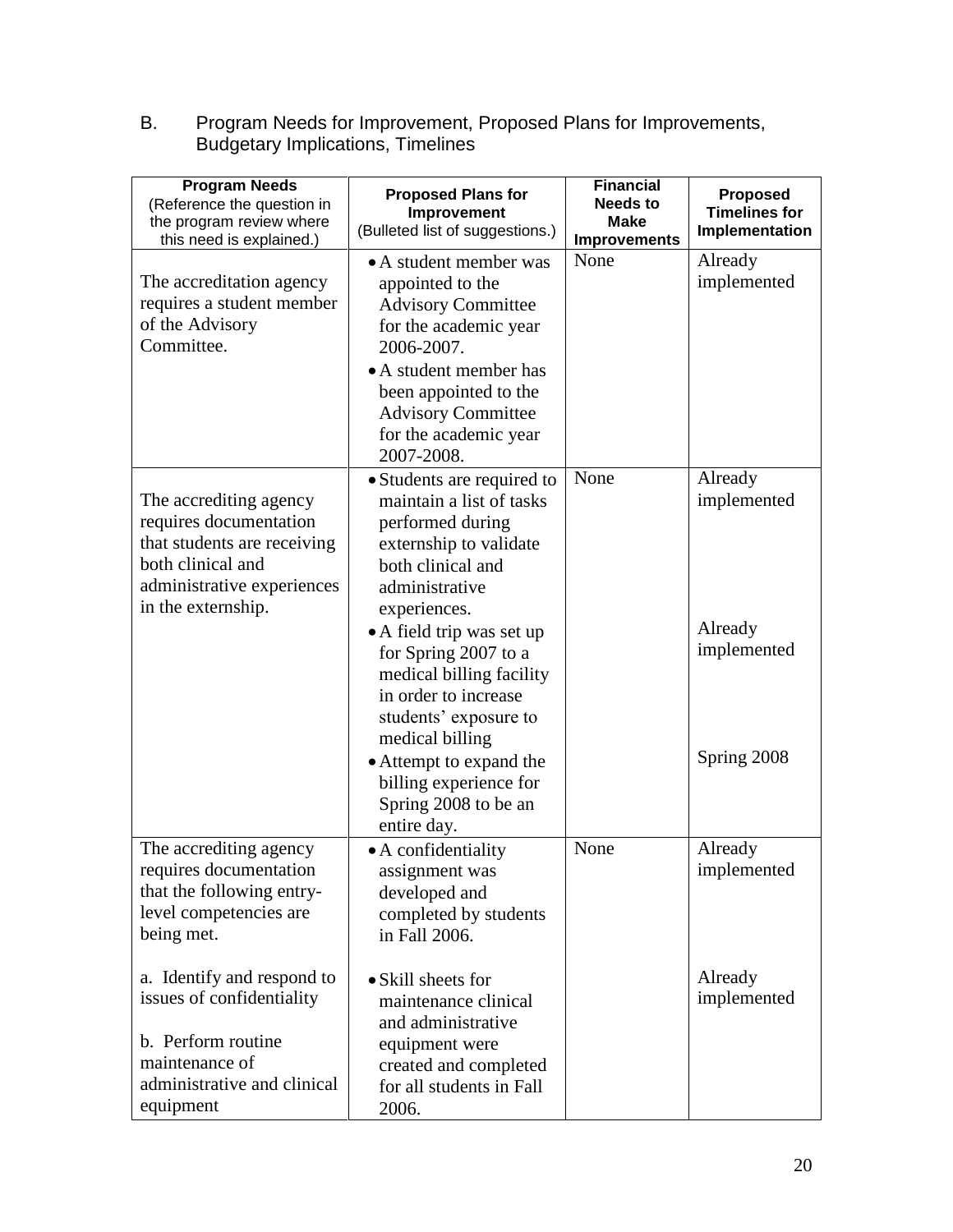| Correct the address of<br><b>CAAHEP</b> (Commission<br>on Accreditation of Allied<br><b>Health Education</b><br>Programs) in the next<br>college catalog. | Corrected information was<br>supplied for the revision<br>of the college catalog.                                       | None | Complete.                             |
|-----------------------------------------------------------------------------------------------------------------------------------------------------------|-------------------------------------------------------------------------------------------------------------------------|------|---------------------------------------|
| The accrediting agency<br>requires a report by<br>December 2007 validating<br>that all of the above issues<br>have been addressed.                        | The report will be<br>submitted when all<br>evaluations for students<br>currently in externships<br>have been received. | None | Will be<br>completed by<br>June 2007. |

### **SECTION VI: Report from Professional Accrediting Board**

If available, please enclose the Board's final report.

See Attached.

# **APPENDIX A MCC Institutional Student Learning Outcomes**

### **Knowledge and Skills**

*The MCC graduate will use knowledge acquired at MCC as a foundation for continued study and/or practical application.*

- Freshman and sophomore foundation for transfer
- Professional skills for career track (degree or certificate)

### **Critical Thinking**

*The MCC graduate will demonstrate an ability to understand, interpret and analyze information in order to engage in critical thinking and problem-solving.*

- Knowledge Acquisition, Comprehension, Application, Analysis, Synthesis, and Evaluation
- Quantitative and Scientific Reasoning
- Knowledge Integration, Reasoning, and Problem-Solving Across **Disciplines**

### **Communication**

*The MCC graduate will communicate, use information and employ technology effectively.*